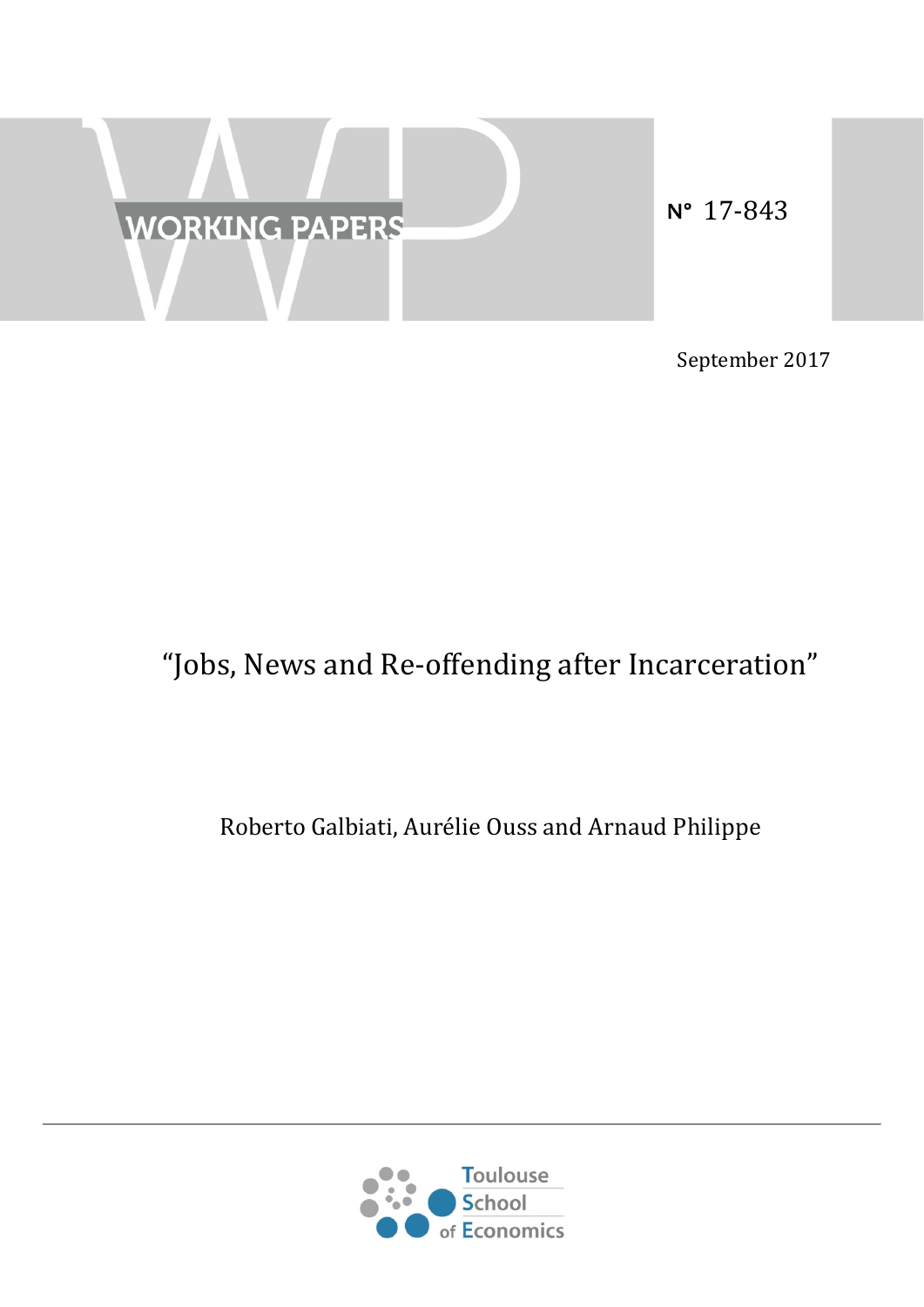# **Jobs, News and Re-offending after Incarceration\***

Roberto Galbiati (Department of Economics, Sciences Po-CNRS) Aurélie Ouss (University of Pennsylvania) Arnaud Philippe (Institute for Advanced Study in Toulouse and Toulouse School of Economics)

#### **ABSTRACT**

We study how local labor market conditions and information about jobs affect recidivism among former inmates. Our identification strategy exploits daily variations on new job vacancies and news coverage of job openings and closings at the county level, merged with individual-level administrative data on inmates released from French prisons. Overall job creations do not affect recidivism, but inmates released when more jobs in manufacturing are created are less likely to recidivate. We also show that media coverage of job creation reduces recidivism, beyond actual employment opportunities, suggesting implications for crime-control policies: information about employment contributes to reduce recidivism.

<sup>\*</sup> We thank David Abrams, Philip Aghion, Daniel Chen, Bruno Crepon, Gabrielle Fack, Olivier Marie, David K. Levine, Steve Machin, Torsten Persson, Roland Rathelot, Jean-Marc Robin, Kevin Schnepel, Daphné Skandalis, Francesco Sobbrio, Crystal Yang and seminar participants at the European University Institute, University Bocconi, University of Bologna, University of Lausanne, Banque de France, CIFAR and the NBER Working Group on the Economics of Crime for useful comments and discussions. Financial support from ANR labex LIEPP (Sciences Po) and IAST is gratefully acknowledged. We thank the French Department of Prison Administration, and in particular Annie Kensey and Dimitri Legrand, for providing the administrative data. We thank Pole Emploi, the French agency for the employment, for providing administrative data on vacancies. We are grateful to David Cousquer for providing the job news data.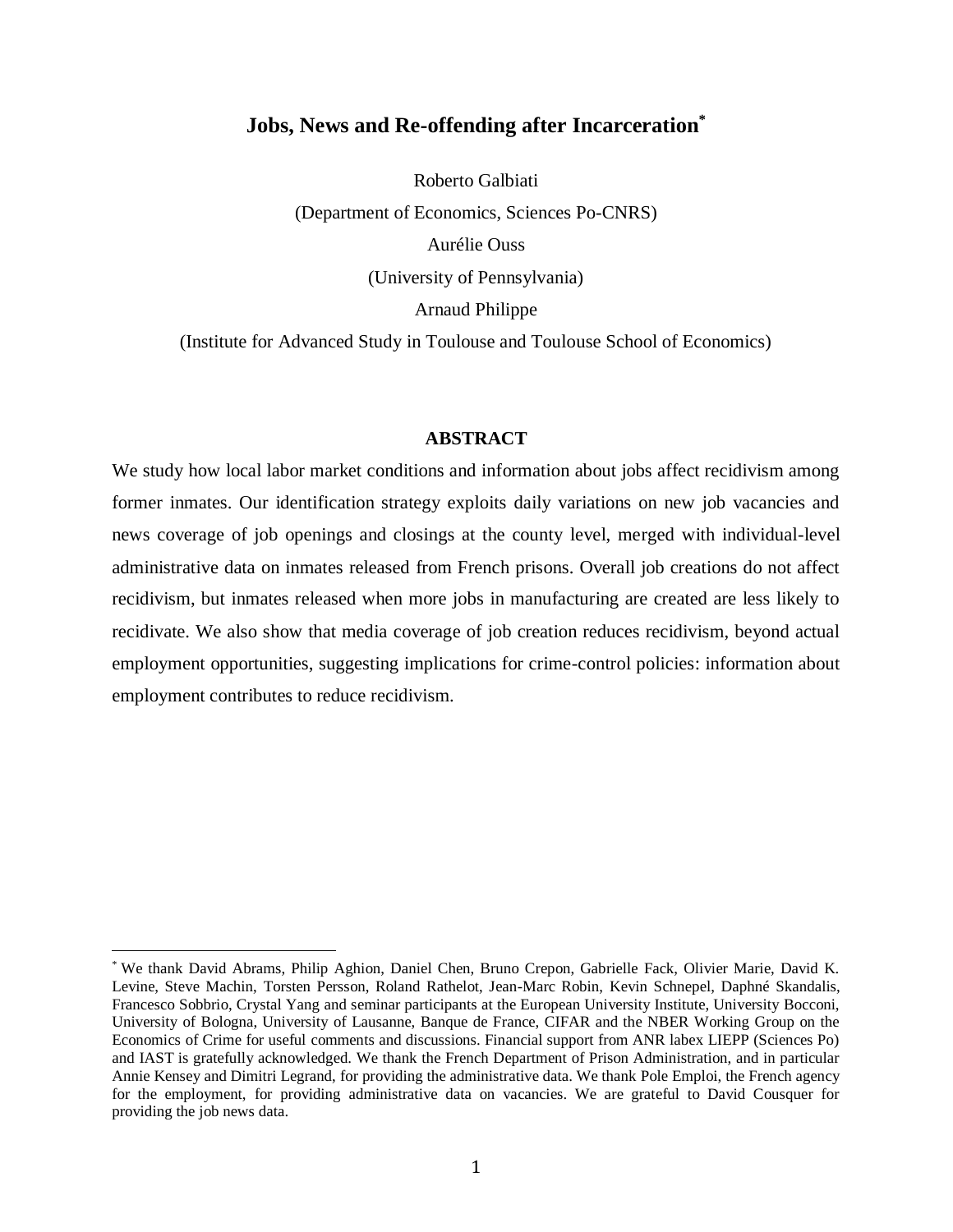# **1. Introduction**

 $\overline{a}$ 

Theoretically, labor markets are considered to be an important determinant of crime. The standard economic model of criminal behavior (Becker, 1968; Ehrlich, 1973) implies that potential offenders should decrease criminal activities when they face an increase in job availability. All else equal, the opportunity cost of time spent both in criminal activity and in prison if apprehended and convicted rises when labor market conditions improve. <sup>2</sup> However, for this prediction to hold, potential offenders would have to respond to variations in incentives created by changing labor market conditions. Although intuitive, this may not be a relevant margin for people who are most likely to offend, and in particular for people who are just released from prison. People entering prison tend to not have been employed in the formal sector (Western and Pettit, 2005; Loeffler, 2013), and post-release, they might be screened out by employers in legal labor markets (Agan and Starr, 2016), or they may be opting for informal jobs (Western et al, 2015). They may also lack relevant human capital or information about job availability, or incarceration could have increased the returns to crime beyond that of any legally accessible job. Understanding how former inmates' recidivism responds to factors that might affect their probability of finding a job is crucial when designing effective crime control policies. In this paper, we ask how job availability and information about employment affects reoffending.

We focus on the relevant but overlooked role that local labor markets play in reoffending. This exercise poses empirical challenges, due to confounding factors correlated with both labor markets and offending. For example, people with better jobs might elect to move out of higher crime areas, leading to a non-causal correlation between crime and lower job availability. We address these major identification challenges by using granular data on releases from prison and on job availability, and exploiting daily variations in labor markets upon release from prison.

For our study, we combine three administrative data sources. The first source is administrative data on all inmates released from France in 2009-2010, provided by the

<sup>&</sup>lt;sup>2</sup> Job-search models of labor markets and crime also predict, from another angle, that more job opportunities for individuals just released from prison would reduce recidivism (Engelhardt, 2010).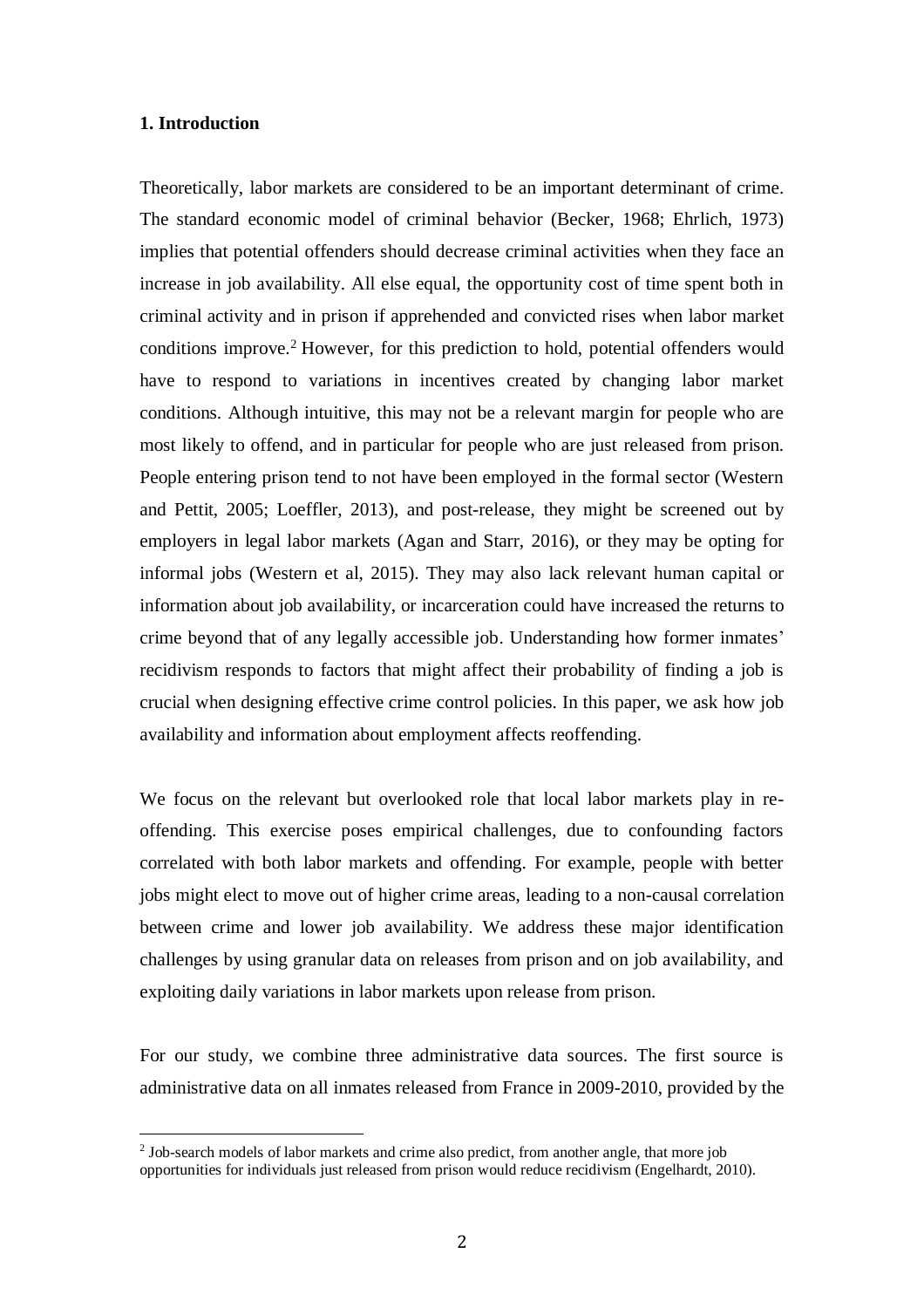French Ministry of Justice. The second source is high-frequency administrative data on new job vacancies in French firms provided by the French agency for employment (*Pôle emploi – PE henceforth*). Finally, we use data on media coverage of employment collected on a daily basis at the county level. These data, collected by a private firm, include newspaper and Internet coverage of job openings and closings. For each former inmate, we construct two indexes relative to their county of residence in the thirty days following their release from prison: the number of PE job vacancies; and the number of news stories on job openings and cuts. Our identification strategy exploits daily variations in the flow of information about job openings and closings within counties. The high frequency of our data coupled with spatial variation allows us to control both for fixed and time-dependent unobserved heterogeneity. We exploit as good as random variations in daily announcements and in exact timing of release from prison to identify the effect of news about job flows on recidivism. We define recidivism as re-entering prison within 6 months of one's release.

This exercise allows us to document empirical facts and to provide policy-relevant interpretation. First, we find no effect of general local labor market conditions on recidivism. However, we find that relevant labor markets do affect recidivism. An increase in manufacturing sector job vacancies in one's county of residence just after their release from prison reduces recidivism.

We then document that, conditional on existing job vacancies, media coverage of job creations affects former inmates' propensity to re-offend. Holding constant the number of jobs, former inmates are less likely to recidivate when there is more media coverage of available jobs. Conversely, an increase in the number of announcements on future job cuts does not affect the probability of re-offending. Our preferred interpretation of these results is that media coverage of job creations provides useful information to former inmates in search of legitimate employment opportunities. This interpretation is supported by further evidence. News about job creations covered in the thirty days before an inmate's release has no effect on recidivism. Moreover, news published in pure player digital media outlets (that is, outlets that only publish content online and not in print), which are less popular than newspaper websites have no effect on the probability of re-offending. Thus, our results indicate that both the probability of finding a legal job and media coverage about the availability of jobs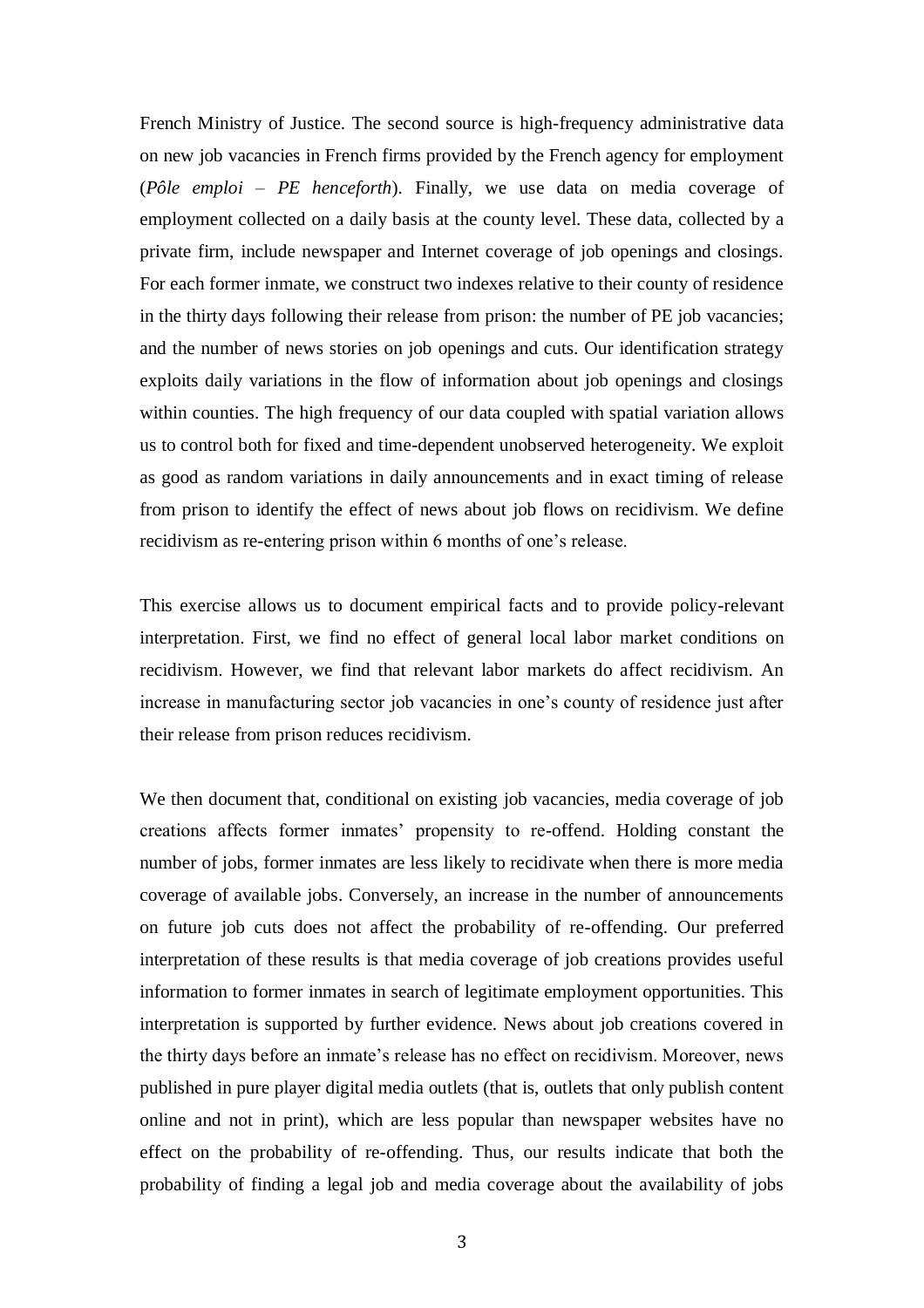can help reduce reoffending.

Prior studies have looked at the aggregate relation between labor market conditions and crime, to explore the theoretical prediction of a positive relation between unemployment and crime. The evidence provided by these studies is mixed. Most studies find little effect of labor market conditions on property crimes and mixed evidence for violent crime rates when using linear regressions (Raphael and Winter-Ebmer, 2001; Machin and Meghir, 2004; Oster and Agell, 2007; Lin, 2008). Instrumental variable estimates find an increase in property crimes with higher unemployment (Gould et al., 2002; Raphael and Winter-Ebmer, 2001; Oster and Agell, 2007; Fougere, et al., 2009).

Only a few papers focus on the effect of labor market conditions on offending of former inmates or specifically of individuals at higher risk to offend. Summer jobs for at-risk youth have been shown to reduce violence and victimization (Heller, 2014; Gelber et al., 2016), and targeted job opportunities for former inmates reduce recidivism in the short run (Redcross et al., 2011). We know very little about whether and how these findings carry over to a broader population of adults; moreover, we know very little about how they carry over to those who are more involved in the criminal justice system. A few recent papers examine the relation between labor market opportunities and recidivism for adults. Schnepel (2017) uses data on parolees released from prison in California and examines the effects of variations in local unemployment rates among unskilled individuals, finding that an increase in *relevant* industries' unskilled unemployment is associated with higher recidivism. Also looking at parolees from California, Raphael and Weiman (2007) find moderate effects of county unemployment rates on the likelihood that paroled offenders will return to custody. Finally, Yang (2017) uses quarterly and county-level data from the US to study the effect of employment and wages on recidivism, and finds a negative relation between local labor market conditions and recidivism.

Relative to these studies, we study all former French inmates, not people released from federal prisons, or parolees, the latter being generally selected for good behavior or other positive qualities which may make them particularly responsive to labor market conditions. Moreover, our identification strategy includes variations in job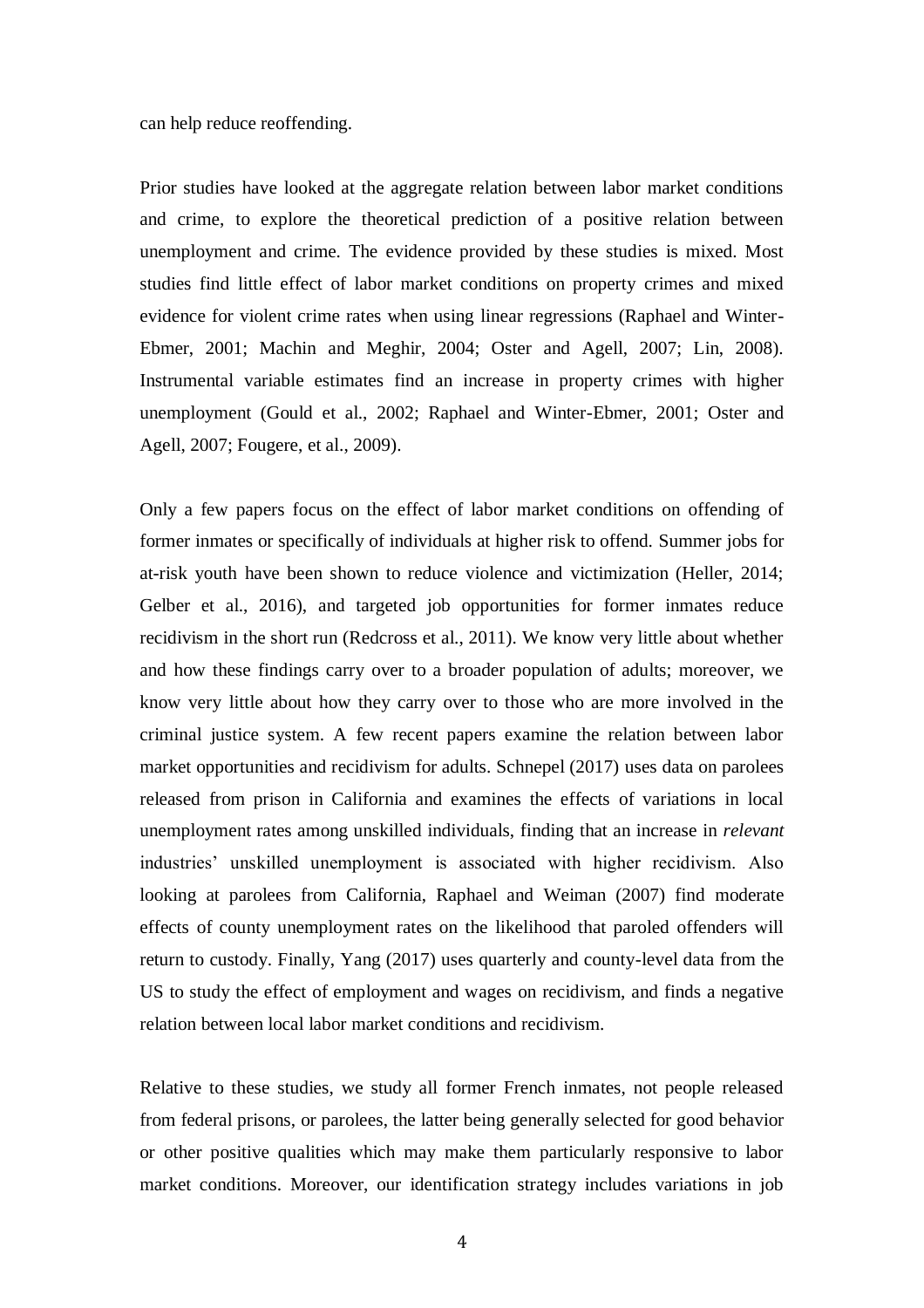flows. While most studies on crime and the labor market use unemployment levels, we can look at the effect of both job openings and cuts. Our identification strategy exploits within county variations in job openings at the daily level, thus overcoming the major identification challenges without needing an instrumental variable design.

To the best of our knowledge, our paper is the first documenting the impact of news coverage of labor market opportunities on reoffending. We show how alternative sources of information about job flows (i.e., media coverage) can be useful to grasp some of the mechanisms underlying individual responses to labor market conditions. In the same vein, recent work has used data from Careerbuilder.com to look at worker mobility (Marinescu and Rathelot, 2014) and general equilibrium effects of increased unemployment benefits (Marinescu, 2014). Using online news on jobs as a finergrained proxy for unemployment could have applications to many topics in labor studies, both to improve identification, and to capture the exact timing of events.

Finally, our paper is also, to the best of our knowledge, the first focusing on the impact of local labor market conditions on re-offending outside the US. Because incarceration rate is uniquely high in the United States, it is likely that the marginal person released from prison in the US is very different from the marginal person being released from prison in continental European countries or the UK. It may be difficult to generalize results found in recent papers suggesting a protective effect of good local labor markets outside the US. While legitimate labor opportunities are effective on the relatively less crime-prone former inmates released from American facilities, they might not be effective on European inmates who have relatively more severe criminal histories (Buonanno and Raphael, 2013). In our study, we recover results similar to the US case for inmates with shorter sentences and stronger links to legitimate labor markets before incarceration: an increase in available jobs in some sectors reduces reoffending. Conversely, for inmates who spend longer time in prison, a simple increase in job availability does not affect recidivism; media coverage about job availability becomes crucial in order to reduce re-offending. These inmates are likely to have weaker connections to networks providing access to legal job opportunities and hence higher job search costs. Media coverage about future job openings can provide crucial information about available jobs that would be hard to access otherwise.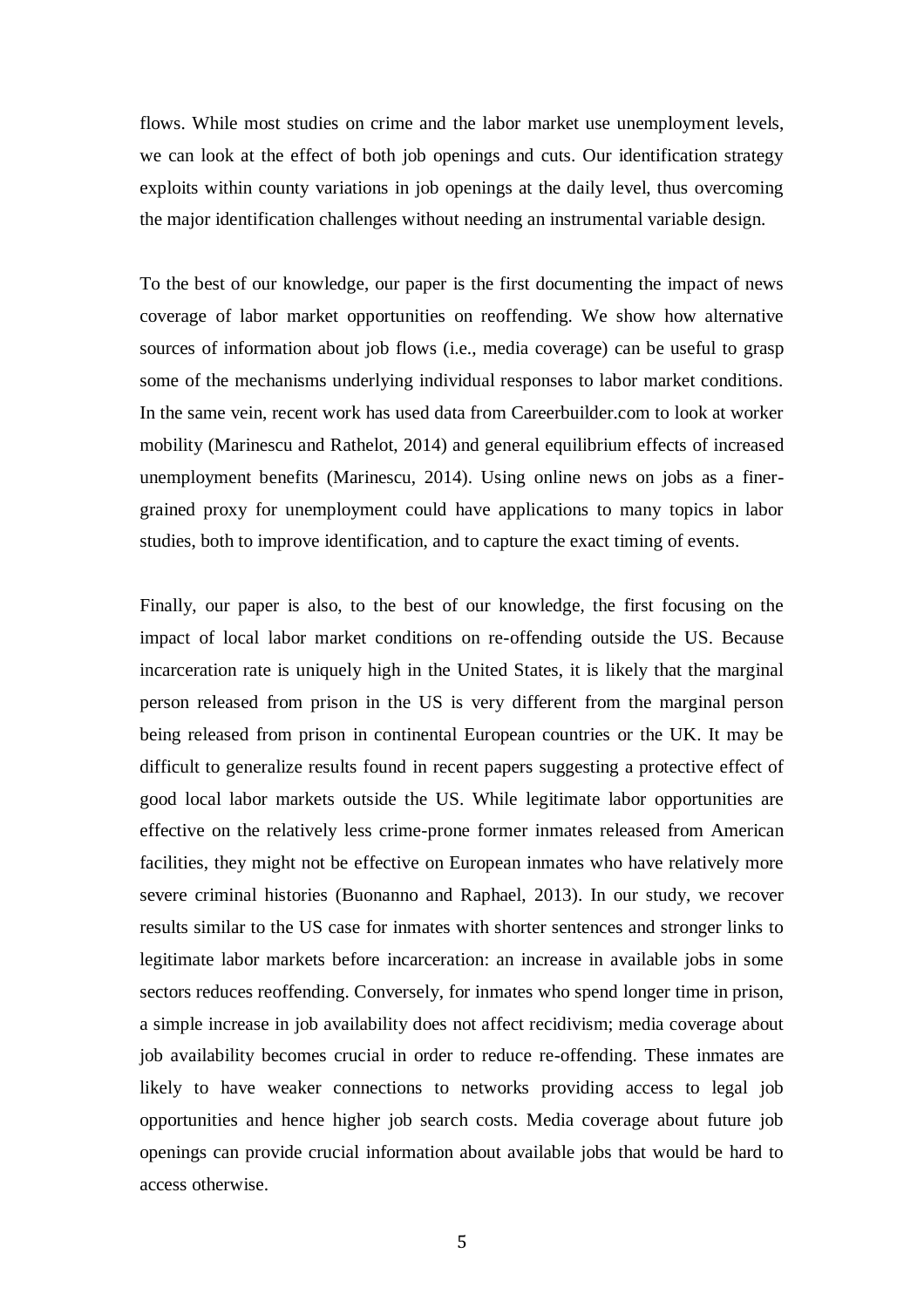The paper is organized as follows. Section 2 presents institutions and data; Section 3 exposes our empirical strategy, Section 4 presents the effect of labor markets, captured by official statistics on recidivism, Section 5 documents the importance of information on labor markets, and section 6 concludes.

# **2. Institutions and Data**

#### *2.1. Incarceration in France*

As of January 2013, there were 66,572 inmates in France, amounting to an incarceration rate of about 110/100,000.<sup>3</sup> While smaller than that of the United States, which was around 910/100,000 in 2014 (Glaze and Kazble, 2014), this incarceration rate is close to the median for Europe. Sentences in France tend to be short: thirty-six percent of sentences are shorter than one year and sixty-six percent are shorter than three years. A corollary of that is that there is a high turnover rate in French prisons. There were 87,958 releases from prison in 2012. Fifty-one percent (ninety-one percent respectively) of inmates released respectively had spent less than six months (one year) in custody. <sup>4</sup> People released from prison in France are comparable, in terms of length of incarceration, to people released from jails in the US.

There are different kinds of detention facilities in France. "Maison d'arret" (101 facilities) are for pre-trial detention and sentences less than 1 year. Post-sentencing, inmates either serve their time in a low-security "centre de détention" (62 facilities), or a high-security "maison centrale" (11 facilities). Inmates have access to work and training. Out of the 82,000 persons incarcerated in 2010, 24,000 worked at least one hour and 23,900 benefited from some training while in prison, but only 4,400 were enrolled in degree-bearing courses. 18,000 persons benefited from job search

<sup>3</sup> Statistics on French and European incarceration can be found at

http://www.justice.gouv.fr/art\_pix/Chiffres\_cles\_2013\_opt.pdf

<sup>4</sup> All figures in this paragraph are calculated by the authors using official statistics on overall outcomes of trials from the Ministry of Justice (Ministère de la Justice (2012), pp. 211-217).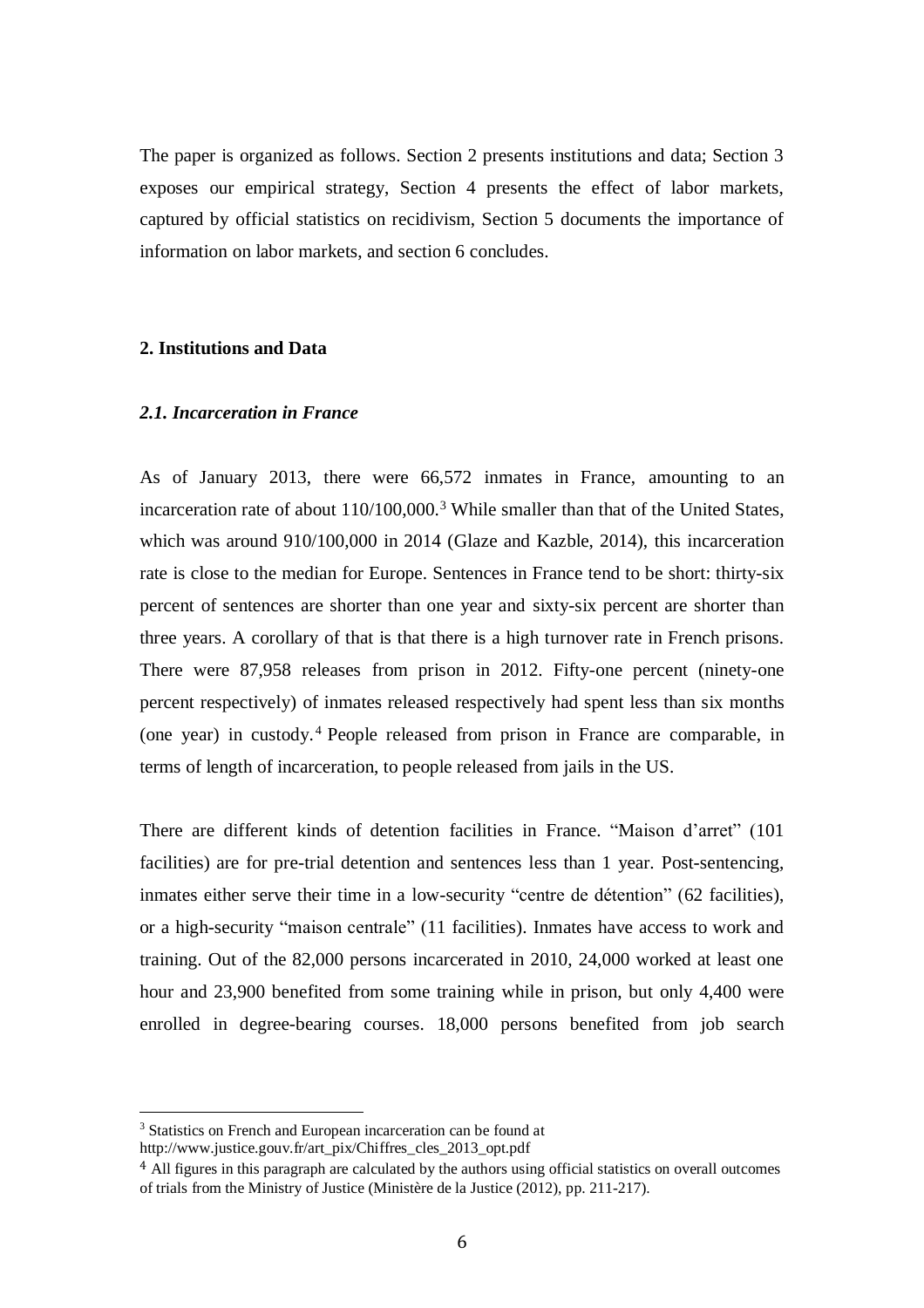assistance, but only 5,400 found employment or training before release.<sup>5</sup> Information about job opportunities may be hard to come across while in prison, since Internet access is forbidden. Cell phones could be smuggled into jails, but our data is from 2009-2010 when smartphones were not widely used in France. In 2008, only 12% of people used their smartphones to go on the Internet, compared to 40% of people in 2012. So while some people might have had Internet access while in prison in 2010, this was plausibly a rare occurrence.<sup>6</sup> Newspapers are available in prison but mainly through prison libraries, that are generally accessible in lieu of outdoor activities.

Most inmates in France are released without supervision. In order to obtain sentence adjustments such as parole, electronic monitoring, or access to a halfway house, prisoners must explain their post-release plan to a judge, who assesses their ability to reintegrate. In practice, a job or training is needed to obtain a supervised early release. In 2009, there were 84,442 releases, out of which 7,871 were paroles (9%), 6,038 were electronic monitoring (7%) and 5,472 were to halfway houses (6%). The remaining 77% of inmates were released without supervision.<sup>7</sup>

Relevant to our study of jobs and recidivism, criminal background checks are generally illegal for employment purposes in France. Convicted people are barred from fewer professions than in the US. However, they are barred from nearly all public-sector jobs, which represent roughly 20% of France's labor force.<sup>8</sup> Criminal records can also be checked for sensitive jobs (for instance, law enforcement, or working with children or the elderly). There are also no rules barring convicted people from living anywhere. They may have restraining orders, but most former inmates can return to live where they were prior to incarceration.

 $<sup>5</sup>$  Figures in this paragraph reflect official statistics from January  $1<sup>st</sup>$ , 2011. Source:</sup> http://www.justice.gouv.fr/art\_pix/chiffres\_cles\_2011.pdf

 $6$  Source: http://www.insee.fr/fr/themes/document.asp?reg\_id=0&ref\_id=ip1452

<sup>7</sup> Calculated by the authors using official statistics on overall outcomes of trials from the Ministry of Justice (Ministère de la Justice (2012), pp. 217, 221 and 223).

<sup>&</sup>lt;sup>8</sup> The list of jobs for which one must have a clear criminal background can be found here: http://www.cidj.com/sites/default/files/liste\_des\_metiers\_pouvant\_donner\_lieu\_a\_la\_consultation\_dire cte du b2.pdf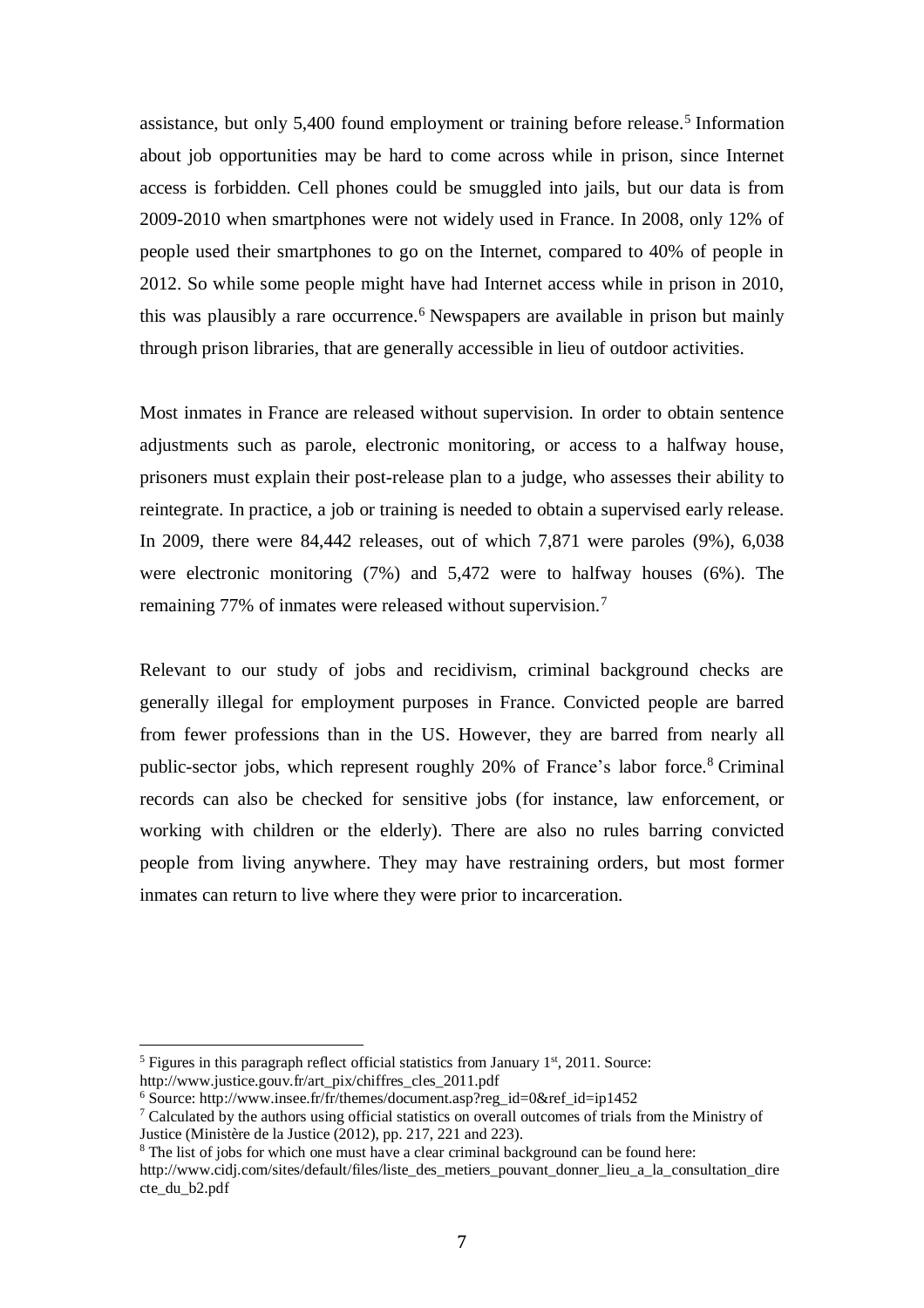#### *2.2. Individual Incarceration Records*

France has a centralized prison system. The French Department of Prisons Administration (DAP) runs all prisons and jails. We obtained an administrative dataset on all inmates in French prisons in 2008 – 2010. A penal file is created upon each inmate's incarceration in France, and updated throughout the incarceration period. The file contains penal and socio-demographic data, and information on transfers within and across prisons, disciplinary incidents, and sentence reductions. All of this data populates the National Inmate File and the Numeric File of Management of Inmates under Custody File,<sup>9</sup> which are centralized in the DAP. These files are maintained for internal accountability and security purposes, and the French Ministry of Justice uses them for statistical purposes. The French Department of Prisons Administration generously provided administrative data on all inmates incarcerated in France between February 1<sup>st</sup>, 2009 and January 31<sup>st</sup>, 2011.

The data contains information on gender, date of birth, nationality, place of birth, place of residency, marital status, number of children, educational attainment, job status (all of which are reported by the inmates themselves, and reflect their situation upon incarceration), offenses leading to incarceration, length of sentence for each offense, date of trial, type of prison, date of release, and sentence reductions. Each individual can be tracked over time with a unique encrypted identifier.<sup>10</sup> Our outcome of interest is recidivism, which is measured as a person reappearing in the prison dataset six months after having been released from prison.<sup>11</sup> In order to have a sixmonth observation window for all people released from prison, our main observation sample is people released from prison between February  $1<sup>st</sup>$ , 2009 and July 31 $<sup>st</sup>$ , 2010.</sup>

Table 1 presents descriptive statistics on our sample. 96% of people released from prison are male, 86% are French, and they are on average 32 years old upon release. The most frequent offenses are theft (36%), assault (35%), driving under influence

<sup>9</sup> Fichier National des Détenus, FND, and Gestion Informatisée des Détenus en Etablissement, GIDE  $10$  These are unique identifiers, based on first name, last name, and date of birth. For confidentiality purposes, the encrypting was done at the Ministry of Justice.

 $11$  While we don't have the data to observe all new sentences, incarceration is the most frequent sentence for people who are released from prison. Kensey and Benaouda (2011) find that 59% of people released from prison have a new conviction within 5 years, and 46% have a new prison sentence; so three quarters convictions after release from prison are new prison sentences.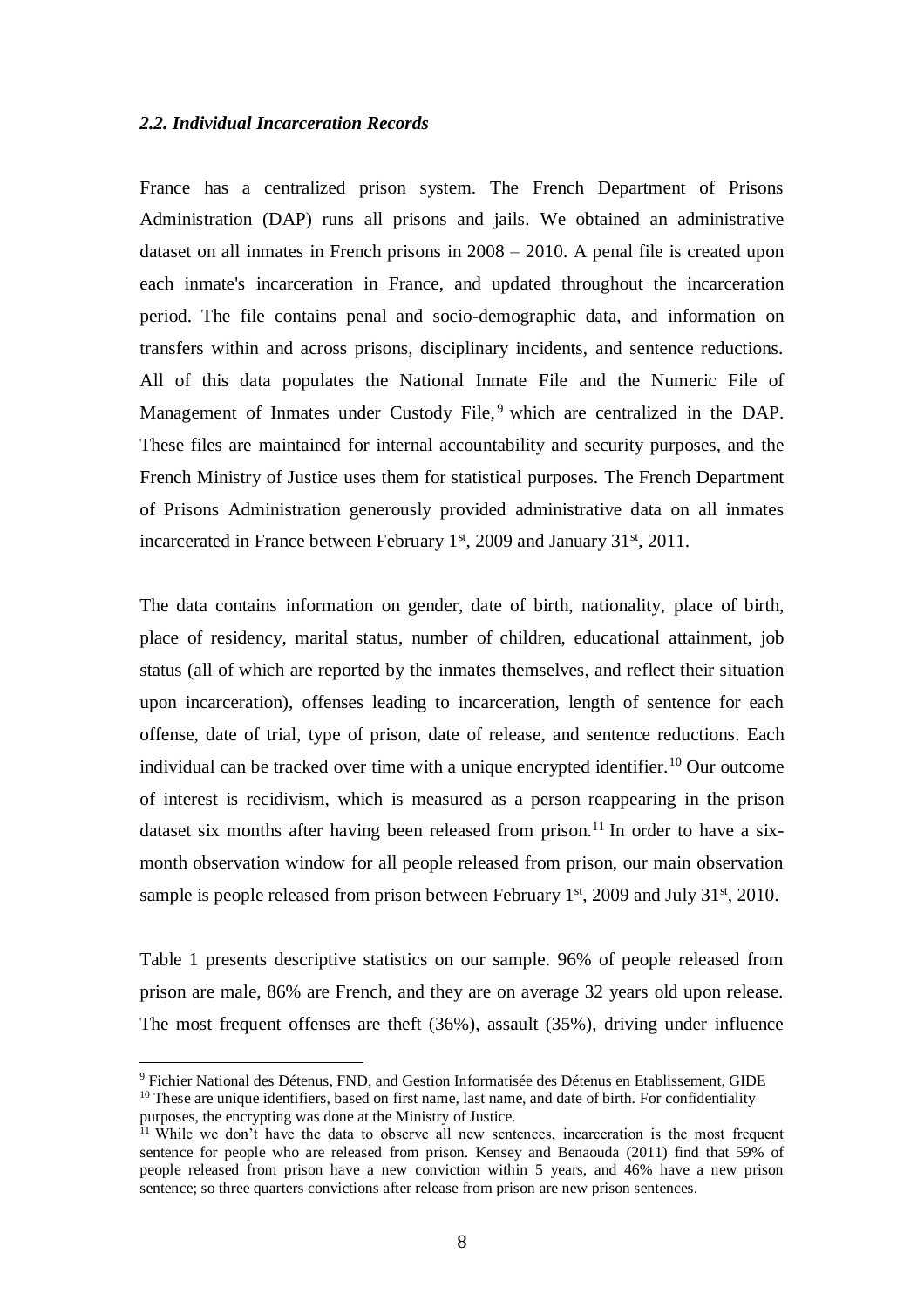DUI (28%), and drug offenses (22%). Relevant to our study, 39% reported being unemployed before entering prison, demonstrating thin ties with the official labor market. Most defendants have low levels of educational attainment (38% have a middle school degree, and 10% have no schooling at all). 7% of defendants were released on parole, and 93% were released without any supervision. 6% had returned to prison in the following six months.

#### *2.3. Labor Market Data*

#### *2.3.1 Job Vacancies Data*

The French governmental agency for unemployment, "pole emploi" (PE), operates all unemployment policies. It registers unemployed people, manages unemployment benefits and provides job search assistance. It registers about one third of job vacancies in France (Skandalis and Philippe, 2017). These vacancies are publicly available on the website, and anyone can apply for the position, with or without formal registration as job seeker.

We obtained data on the number of vacancies published on the PE website, per county and per day in 2009 and 2010. For 2010, we obtained more detailed data on vacancies per type of job. Since we have data on recidivism for inmates released before July  $31<sup>st</sup>$ , 2010, in our main sample, we focus on February 2009 – July 2010. On average, 72 vacancies are published each day, with large variations across counties – on average 7 per day in the smallest county, and 316 per day in Paris – and across days – there are almost no vacancy published during the weekend.

We use this dataset to create our main measure of local labor market conditions. For each day and county (*départment*) in France, we compute the number of job openings published on the PE website within the next 30 days. By matching this information to each person's release date, we thus obtain a measure of labor market conditions in the former inmate's county, for the first 30 days after release from prison. This measure varies from 0 to 15,940 with an average of 2,205 (table 1).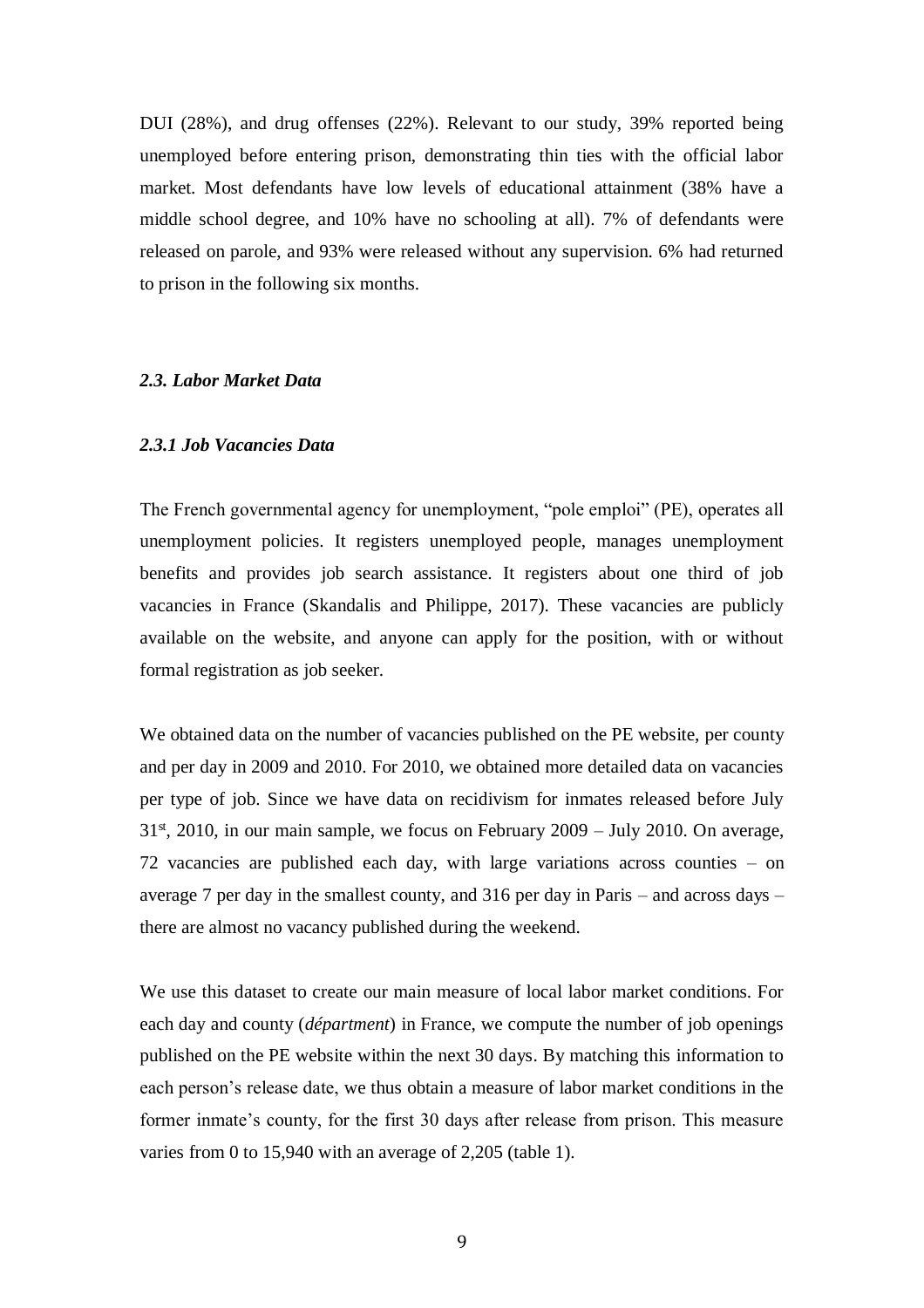Since the effect of each additional vacancy depends on the size of the labor market, we standardize this measure within county.<sup>12</sup> By doing so, we make sure to compare similar dynamics within each county.

#### *2.3.2 News and Job Posting Data*

Our final data source compiles publicly accessible online information on news stories about job openings and cuts posted online. The data was collected for commercial purposes by a private firm, the *Observatoire de l'Investissement*. It assembles information from about 4,000 Internet sources, which include local newspapers (43%), national newspapers, and websites covering job announcements. Note that this data source does not contain actual job postings or classified ads; it contains news articles on economic events, such as plant closures or openings. We used a precompiled version of this online data, but this information could also be collected by scraping job announcement websites and searching local and national newspapers for stories on labor markets.

This data contains one line per mention of job-related news story. We classify as "positive announcements" stories on opening of new plants or increases in the number of perspective employees. We classify as "negative announcements" stories on plant closures or downsizing.<sup>13</sup> We use this dataset to create our measures of news about local labor market conditions. For each day and each county (*départment*), we build measures of the number of news stories on job creations and cuts that appeared on any source listed in the dataset in the following 30 days. By matching on release date and county of residence, we obtain a measure of job openings and cuts that occur in the county each former inmate lived in, for the first 30 days after their release from prison. Our main measure excludes news on public sector jobs, since as mentioned earlier former offenders are not allowed to hold civil servant positions.<sup>14</sup>

 $12$  In practice, for each day, we compute the following variable: Vacancies $_{ct}^{norm} = \frac{Vacancies_{ct} - Mean(Vacancies_c)}{SD(Vacancies_c)}$  $SD(Vacancies_c)$ 

where *Vacancies*<sub>ct</sub> is the number of vacancies in the 30 days following *t* in county *c*.

<sup>&</sup>lt;sup>13</sup> Also for simplicity, we refer jointly to positive and negative stories and announcements as "news" stories about jobs."

<sup>&</sup>lt;sup>14</sup> Public sector announcements represent 2.2% of the 22,545 announcements. While we know who the employer is (and so we can easily identify public sector jobs), we do not have information on the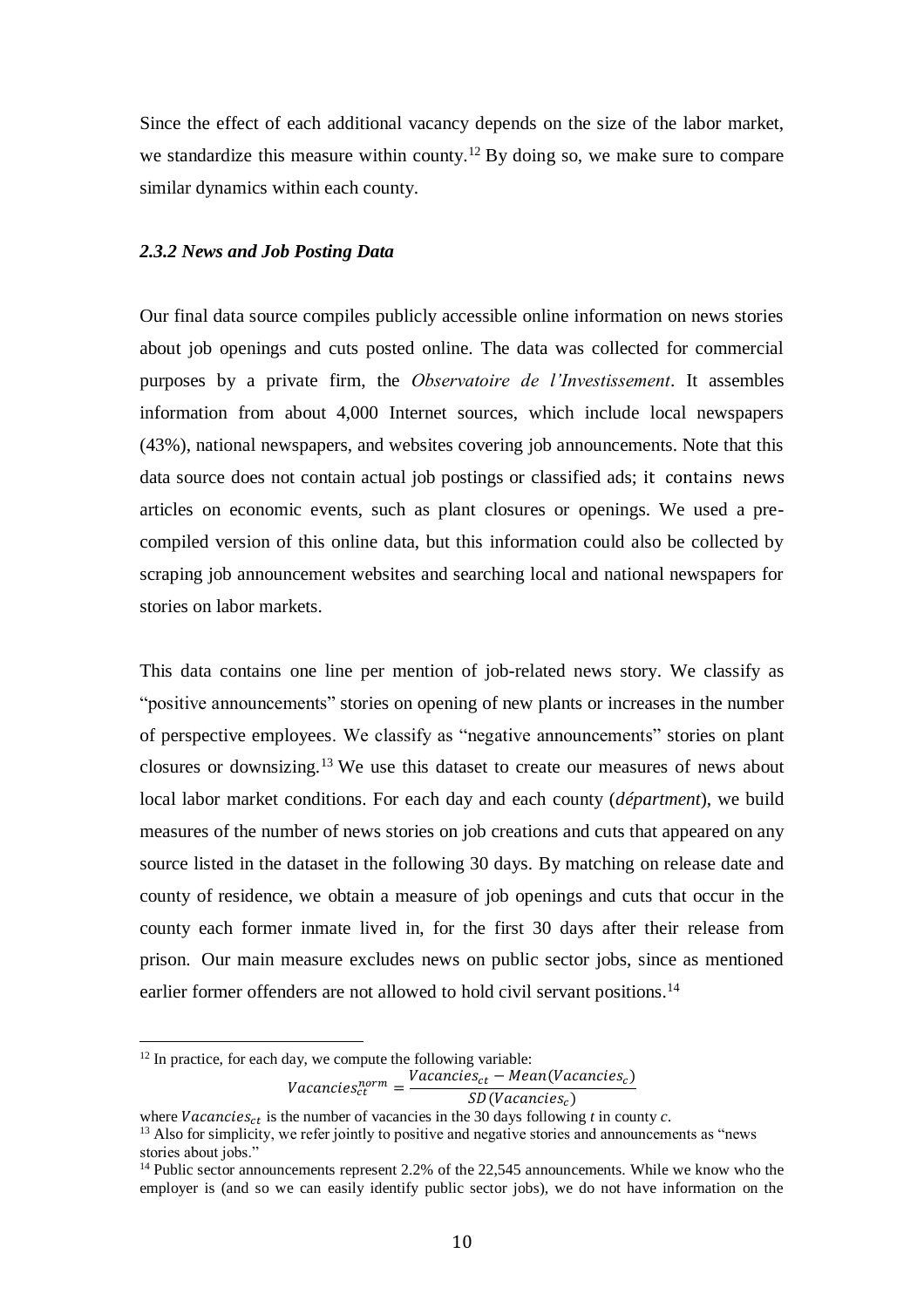We distinguish between two types of sources: newspaper websites and pure-players, the latter being less popular (see appendix figure B1). In our analyses of the effect of information, we focus on news covered by newspapers' websites. While news published on pure-players' website can be a proxy for the local job labor conditions, since they have low audiences, it is less likely that they would change former inmates' knowledge or perception of labor market conditions.

Descriptive statistics of the news are presented in table 1. There are, on average, 1.4 positive news stories and 1.7 negative news stories in journal websites per county in a 30-day time window. There are fewer stories on job creations and cuts in pure-player media, with, on average, 1.2 news stories on job creations and only 0.23 news stories on job cuts per county in a 30-day window.

We do not standardize this variable by county. Indeed, news on job creations and destructions capture information that former inmates may have access to. As opposed to job vacancies, information is a non-rival good. Regardless of the size of the labor market, all former inmates can have equal access to this information.

#### **3. Empirical strategy**

 $\overline{\phantom{a}}$ 

We start our analysis by focusing on the effect of job vacancies on recidivism. Our analysis is informative about how offenders respond to local employment conditions. To estimate the effect of local labor market conditions on recidivism of French former inmates, we first estimate the following linear regression model:

$$
Y_{icd} = A_c + B_d + \gamma X_{icd} + \beta_V Vacancies_{cd}^{norm} + \varepsilon_{icd} (1)
$$

Where *Yicd* is an indicator of recidivism within six months after release (for individual

position within the firm. For example, we cannot determine if a news story at Google is about cleaning crew jobs, or a software engineer jobs.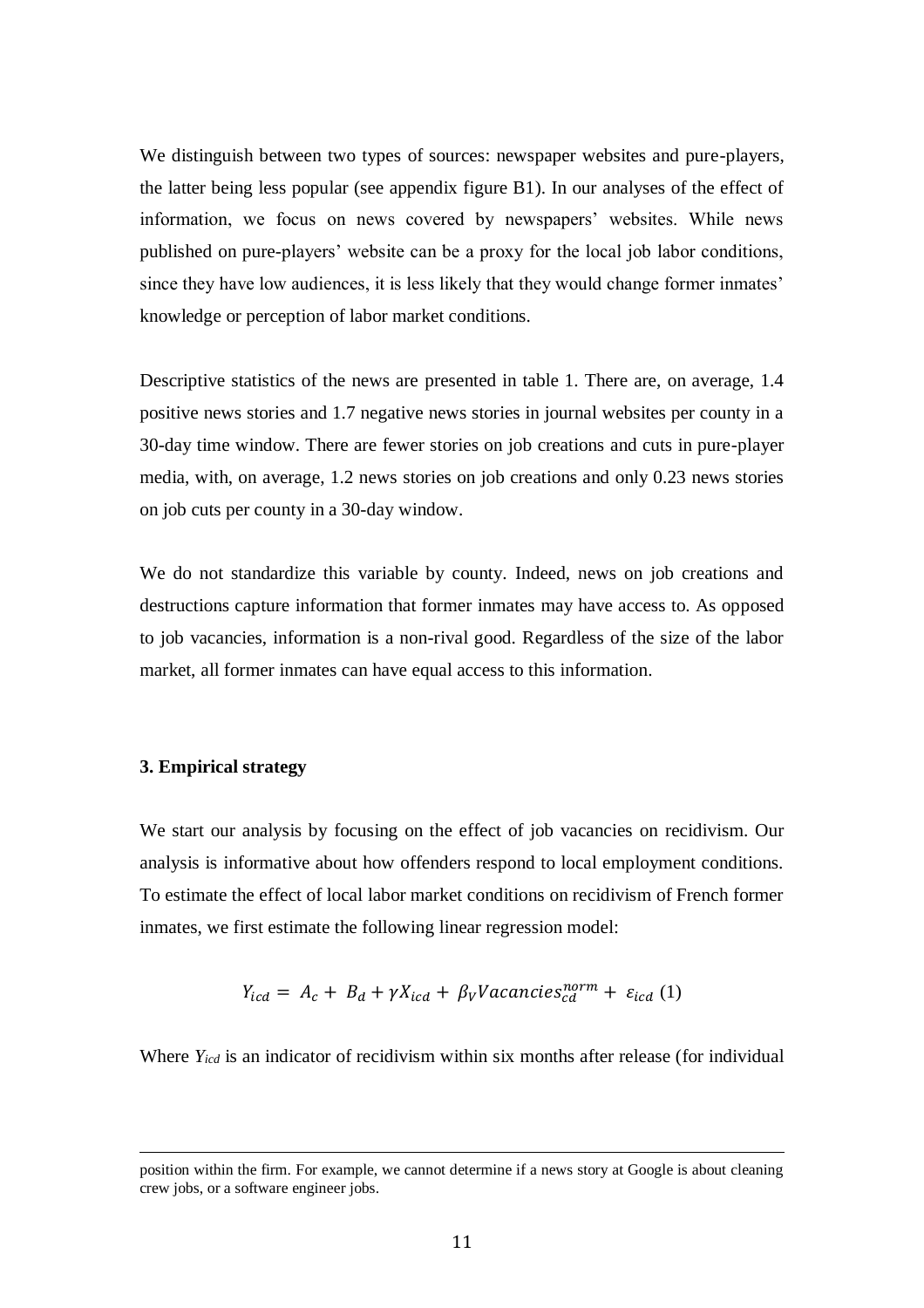*i*, released on day *d*, and living in a county *c* before incarceration),<sup>15</sup> *Vacancies<sub>cd</sub>*, is a forward-looking variable: capturing the normalized volume of vacancies in the thirty days after day *d* in county *c*.  $X_{icd}$  controls for individual characteristics; and  $A_c$ and  $B_d$  are a set of county and day fixed effects respectively.

To estimate the effect of media coverage of labor market conditions on recidivism of French former inmates, we estimate the following linear regression model:

$$
Y_{icd} = A_c + B_d + \gamma X_{icd} + \beta_V Vacancies_{cd}^{norm} + \beta_1 Job_{cd}^+ + \beta_2 Job_{cd}^- \varepsilon_{icd} (2)
$$

Equation (2) has the same structure of equation (1). We add two new variables.  $Job_{cd}^+$ and  $Job_{cd}^-$  respectively capture the number of news stories on job creations and on job cuts covered in the county of residence of a former inmate in the thirty days following her release from incarceration. In our main analyses, we focus on job announcements on newspaper websites, which are more popular, and not on online-only pure-player websites.

For both job vacancies and news, we focus on the 30 days immediately following one's release from prison (defined as 'month of release'). We focus on the period immediately following incarceration for two reasons. First, the first few weeks have been shown to be crucial in terms of successfully transitioning out of prison (Munyo and Rossi, 2015). <sup>16</sup> Second, access to information is limited in French penal facilities. As specified above, there is no Internet connection and limited access to newspapers. The main source of information is national TV channels, which likely do not have a lot of information about local labor market conditions.

One concern may be that people released under positive labor market conditions are different from people released in less auspicious conditions. As we stressed above,

<sup>&</sup>lt;sup>15</sup> We hypothesize that the relevant labor market is the labor market in the county that an inmate reported living in upon incarceration. One may wonder how mobility could affect our estimates. First, note that among inmates who were incarcerated twice and so for whom we have two home addresses, 90% reported living in the same county both times, indicating that mobility is not frequent among people released from prison in France. Second, even if former inmates were to move, this would result in an attenuation bias of our estimates, and so our estimates would be lower bound of the true effect of local labor markets on recidivism.

<sup>&</sup>lt;sup>16</sup> In France, 34% of ex-offenders have been re-convicted within three years after trial. Among them, 8% are re-convicted during the first month.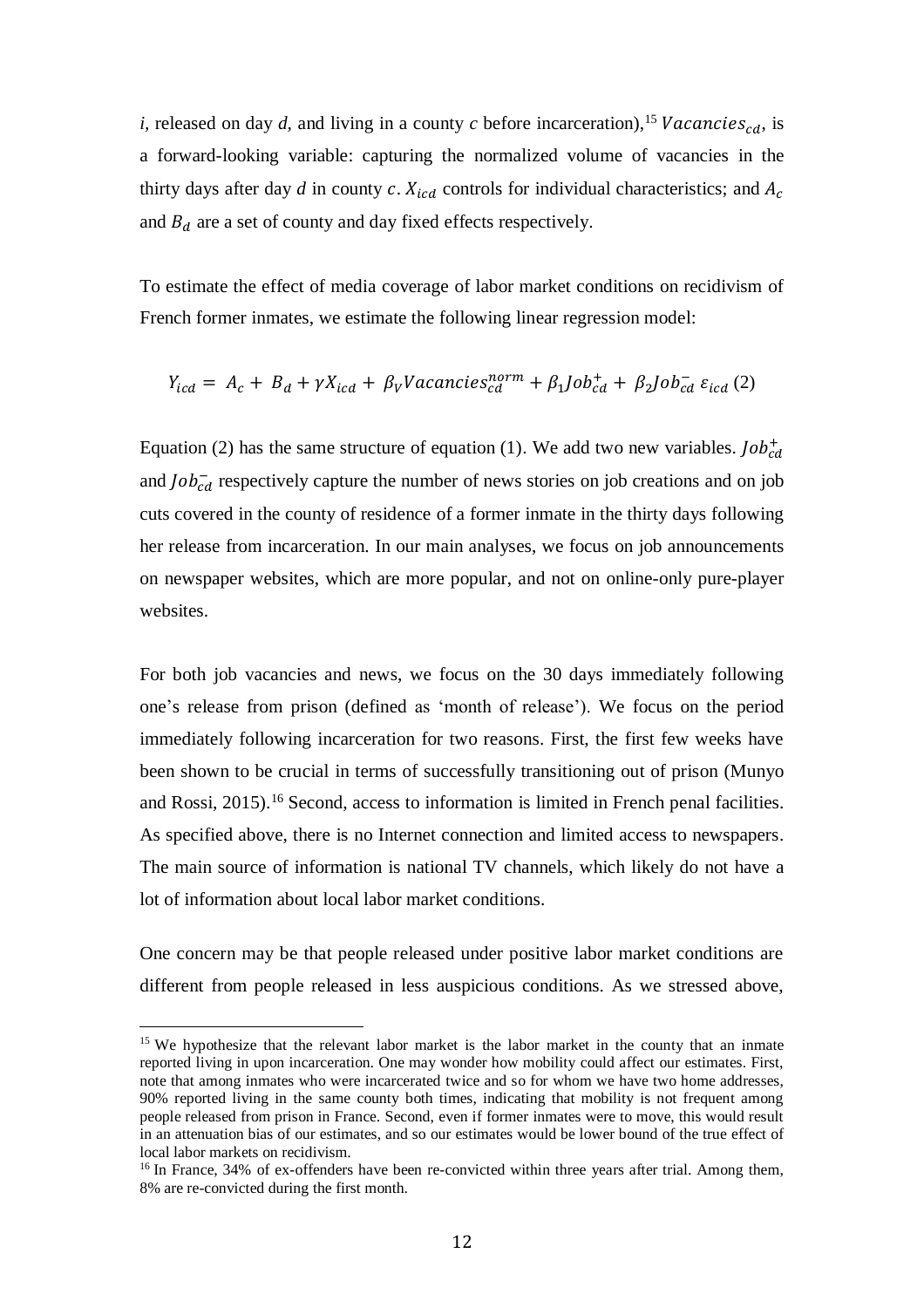since we use *daily* variations in labor market conditions, our identification hypothesis is that, conditional on fixed county heterogeneity and common daily shocks, variations for these measures are not correlated with individual-level heterogeneity and other county-level confounding factors that may be correlated with labor market conditions. Since the exact date of release is as good as random given trial-specific timing, our identification hypothesis concerning individual-level confounding factors is plausible.

Table 2 presents the correlation between offender characteristics and our two main economic variables. In the last column, the variable of interest is predicted recidivism, which we obtain using all baseline observables, and which allows us to look at the relation between a summary of observables and recidivism. Each panel represents independent regressions – panel A is for official vacancies, and panel B is for news on jobs. As for our main estimations, these regressions include day and county fixed effects. For most covariates, differences across the board are not statistically significant, and when significant, the point estimates are small. Importantly, columns 1 and 2 show that it does not seem like releases are correlated with job market conditions: neither number of releases from prison by day nor county (column 1), nor likelihood of getting parole (column 2) are correlated with labor market conditions. Likewise, having a job pre-prison (column 5) is not correlated with labor market conditions. Some variables are correlated with labor market conditions; for example, age at release and assault are correlated with more positive journal announcements, and being French is correlated with more Pole Emploi job creations. However, in these cases, the point estimates are small and column 14 shows that predicted recidivism is not meaningfully correlated with the employment measures. Overall, this suggests that within day and county, former inmates' characteristics are not correlated to job opportunities.

#### **4. Effect of job vacancies on recidivism**

# *4.1. Main Results*

Table 3 reports the effect of overall economic conditions on recidivism. Column 1 presents the effect of new job vacancies collected and released by *Pole Emploi* in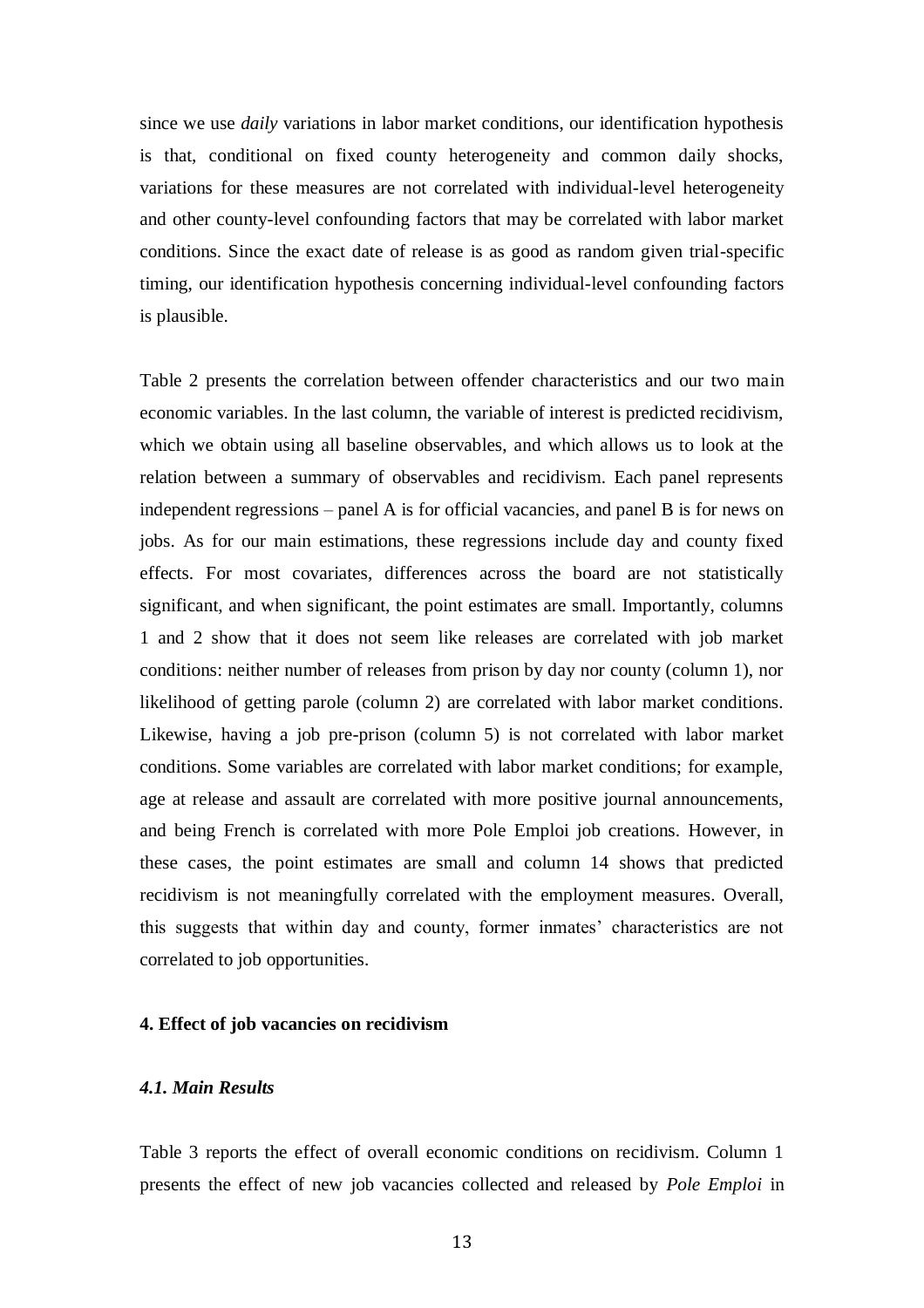one's county of residence, in the 30 days after release from prison. Column 3 presents the effect of vacancies when controlling for defendant characteristics. General labor markets as measured by changes in job vacancies in one's county of residence, do not seem to affect recidivism. The coefficients are small and statistically non-significant.

In the last two columns of table 3, we present the correlation between recidivism and economic conditions as measured by unemployment levels (column 3). As with job vacancies, the coefficient is small and insignificant.

While the overall effect of vacancies does not seem to affect recidivism, it is possible that vacancies in some specific employment sectors do. As shown in table 1, former inmates are often low-skilled, so they may only respond to a subset of jobs. In this case, an aggregate indicator includes job opportunities that are irrelevant for former inmates. In table 4 we split job vacancies by sector. We find that, an increase in vacancies in the manufacturing sector significantly decreases recidivism. A one standard deviation increase in manufacturing job vacancies induces a 4% reduction in the propensity to recidivate in the first six months following release from incarceration. Vacancies in other sectors have no effect on recidivism. Our results are consistent with the findings of Schnepel (2017) who finds that in California, only relevant jobs matter to reduce recidivism.

# *4.2. Heterogeneity of the effect*

In tables 5a and 5b we focus on differential effects. We restrict our analysis to manufacturing jobs, which, according to results presented in table 4, are the only jobs that affect recidivism. In table 5a, we divide the sample by incarceration histories, and in table 5b, by type of offense. Column 1 of table 5a presents the effect of manufacturing jobs for short-term jails, and column 2 is for longer-term prisons. In columns 3 to 6, we split the sample by quartiles of sentence length. The overall picture emerging is that new vacancies in the manufacturing sector have a negative and statistically significant effect on the propensity to re-offend for inmates who spent less time in prison.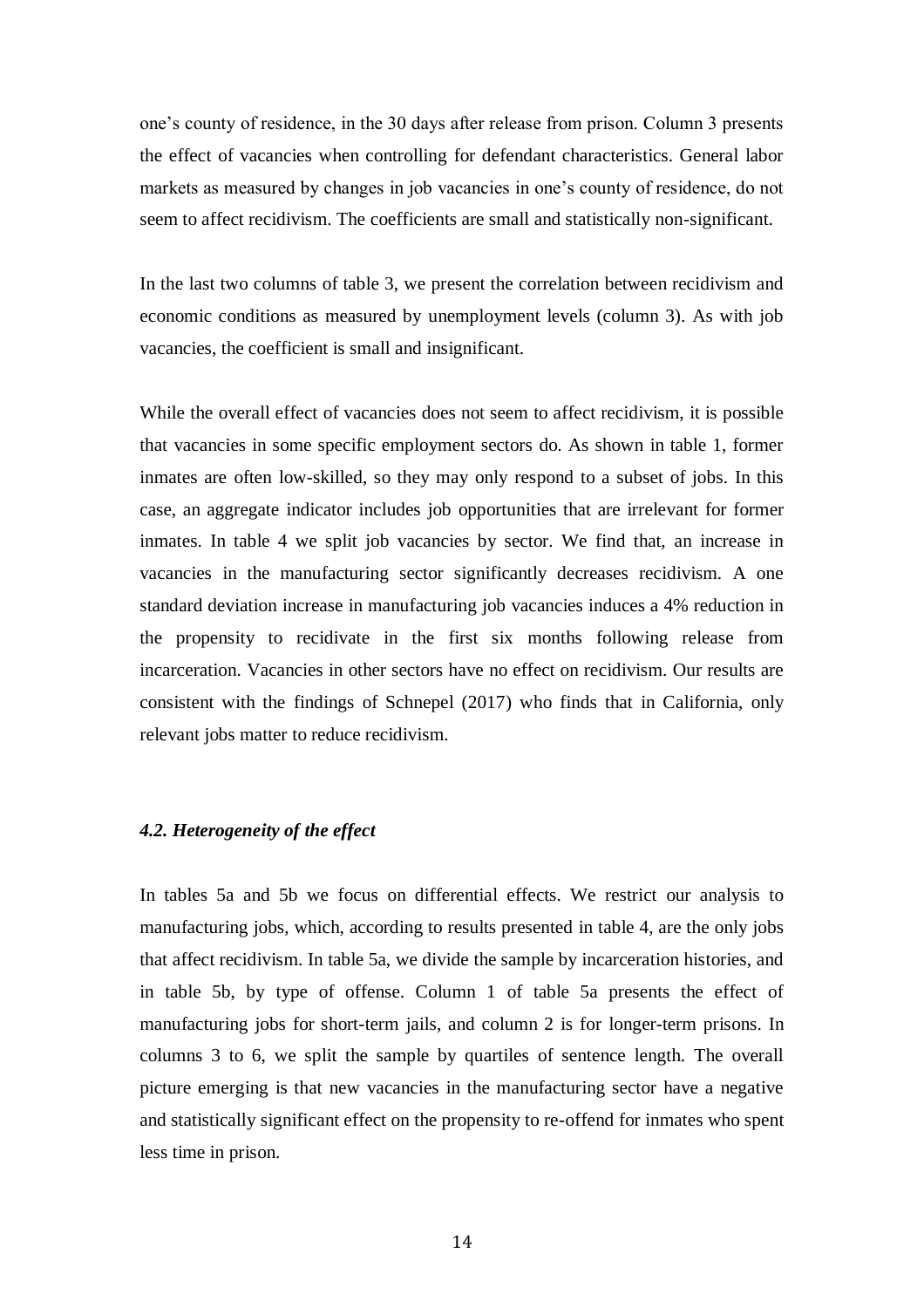Columns 7 and 8 of Table 5a show that both formerly employed and unemployed inmates are affected by job creations and reduce their propensity to recidivate when new job vacancies are created thirty days from their release from prison. The last part of the table reports the results for parolees versus non-parolees. Individuals on parole might be more sensitive to job creations since finding a job is often a condition to be granted parole. They are therefore more attached to the labor market. Results reported in the table confirm this intuition. It is however worth noting that being released on parole is not predicted by the employment opportunities as shown in table 2.

Table 5b presents results by type of offense upon recidivism, and shows that an increase in job vacancies reduces recidivism for all crime categories. For each crime (property crime, drug offense, DUI, assault), we compute a dummy equal to one if a defendant was re-incarcerated for that offense, which is the outcome variable. While jobs in industry do not influence economic crimes (theft or property crime), they influence recidivism for behavioral crimes, like assault and DUI. This suggests that one of the important channels through which better access to employment may be influencing future behavior is through affecting one's engagement in risky behaviors, rather than one's economic calculus of participation in crime.

# *5. Media coverage of local labor market conditions*

In order to better understand how labor markets affect the choice to recidivate, we now turn to one particular element: job search. Specifically we study the effect of an indicator catching useful information in the job search process: news on jobs in the county of residence of a former inmate. We focus on the effect of news in local or national newspapers. The main difference between the measures of vacancies presented above is that this news measure catches the kind of information about local labor market conditions that every former inmate can easily access online or by reading the press. By contrast, in order to access PE jobs opportunities, former inmates need to sign up at the national employment agency or search for specific job offers. Conditional on the flow of local jobs, this measure catches readily available information about firms that are hiring in a former inmates' area of residence. This kind of information might impact former inmates' job search effort both by affecting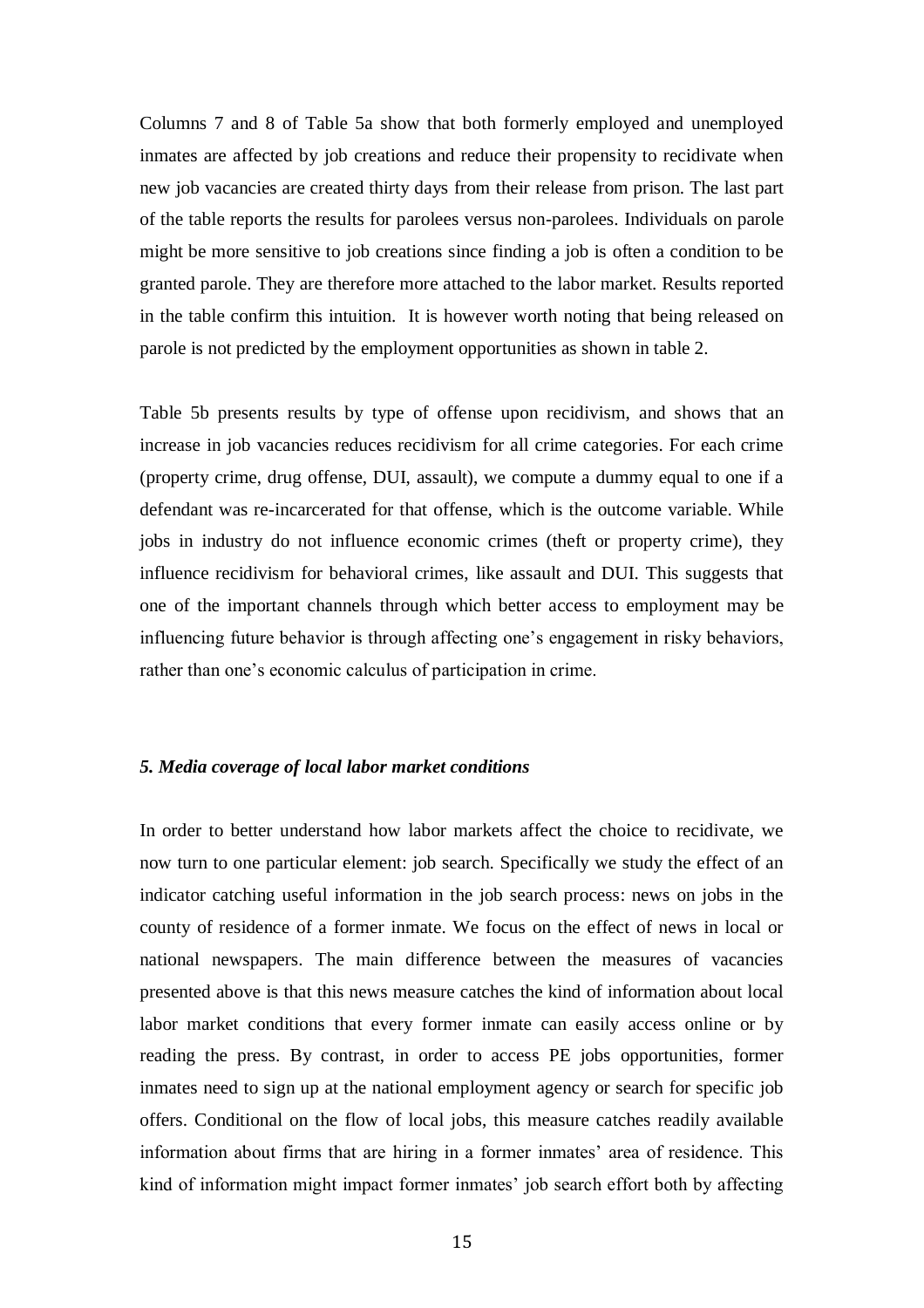their beliefs about the probability of finding a job and by directing their search towards firms that could potentially hire them.

Our implicit assumption is that people have beliefs about how likely they are to find a job upon release from prison. In the absence of additional information, they would make the decision to commit a crime based on their beliefs about their likelihood of finding a job: the higher (lower) the prospects of finding a job, the lower (higher) the likelihood that they would reoffend, due to the increase (decrease) in opportunity costs of crime. But beliefs could be shifted by additional information about the labor market, which could be obtained from media coverage of local employment and classified advertisements. Information about the existence of particular jobs also lowers search costs because former inmates can target their search effort to firms with vacancies. Note that this second channel may work even keeping constant the number of actual jobs available. By decreasing search costs, news would affect the propensity to reoffend either if searching for a job prevents individuals from committing a crime (through incapacitation), or if higher search efforts, keeping all else constant, increase the likelihood of actually finding a job.

#### *5.1. Main results*

Table 6 reports the main results. Column 1 includes the number of news stories on job openings (i.e. creations) and cuts in one's county of residence, in the 30 days after release from prison. Announcements about job openings have a negative and significant impact on the probability to reoffend within six months after release. News on job cuts has no detectable effect on recidivism. Adding the full set of individuallevel observables (Column 2) and controlling for the flow of job vacancies published in the same thirty days after one's release from incarceration (Column 3) does not change the magnitude of the coefficients, indirectly confirming that our variables of interest are orthogonal with respect to individual observables. Controlling for number of crimes per month and per county or unemployment also does not affect our estimates (column 4 and 5). While we cannot isolate the mechanisms, one explanation could be that news stories about job creations provide actual information about a sector or area that may be recruiting, whereas news stories on job destructions do not provide leads on how to target one's search. While this may help applicants define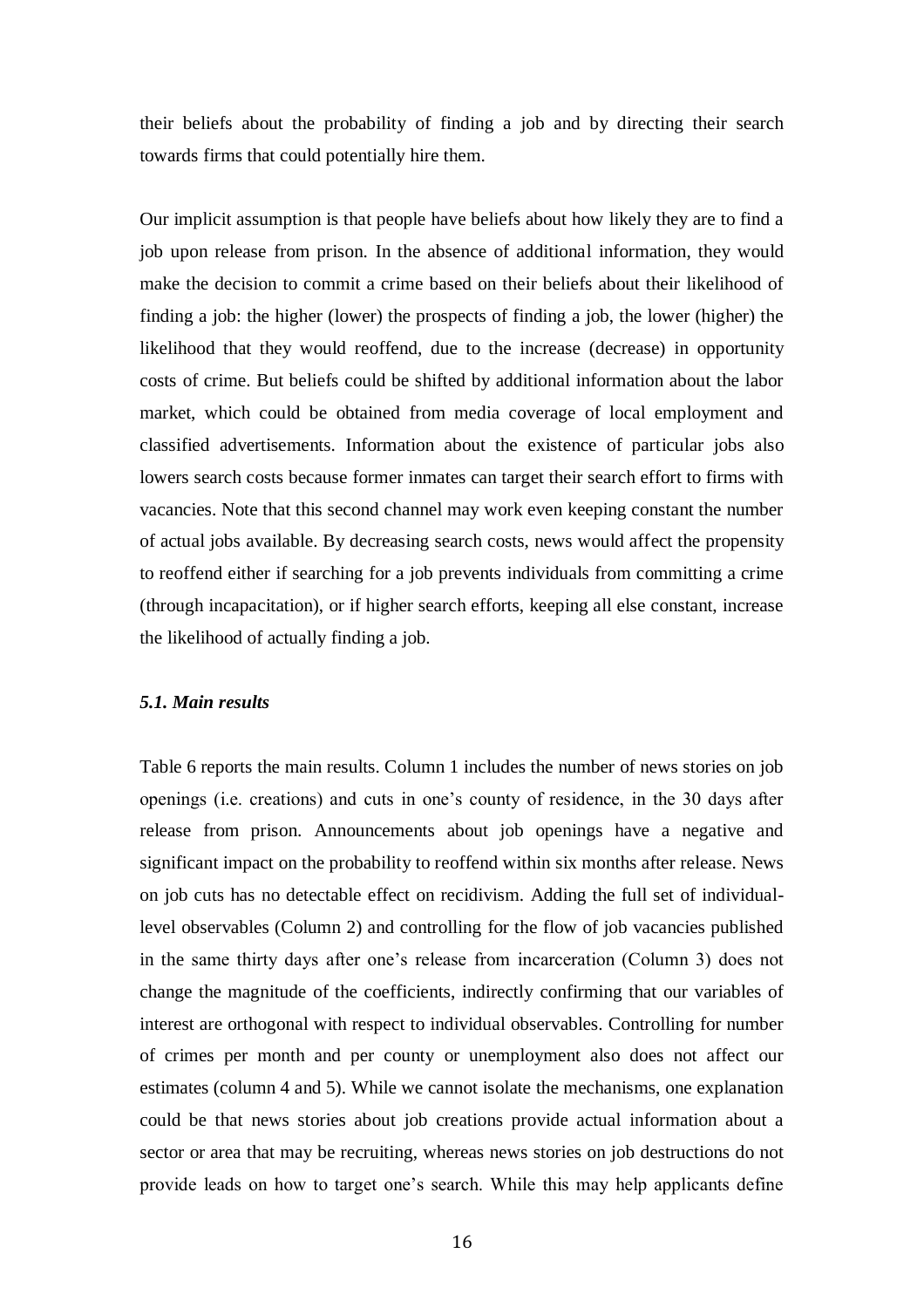what particular firm *not* to apply to, it does not provide extra information.

The last column of table 6 shows that while number of news stories affects recidivism, the number of jobs covered on each story does not – while positive for positive announcements, the magnitude is very small. This suggests that information may be especially helpful in pointing people towards sectors or companies in which to look for jobs, rather than giving exact information on what jobs are available. Those specifications suggest that the results are mainly driven by the effect of better information coupled with the effect of better labor market conditions.

# *5.2. Discussion and policy implications*

 $\overline{a}$ 

Results reported in Table 6 suggest that information about available jobs matters. However, it is still possible that our news variables capture aspects of the economic conditions that are both different from the other economic variables and more relevant to the persons released from jail. In order to investigate this question, we run several additional analyses presented in table 7.

First, if the effect presented in table 6 is driven by information, the timing of the news is of crucial importance. In the first column of table 7, we look at the effect of job announcements that appeared 30 days before release from incarceration. Coefficients are small and non-significant. This is very much consistent with the idea that people released from prison may not have seen that news. Conversely, this is not consistent with the idea that news captures a relevant economic dimension. In column 2, we measure the effect of economic news covered by pure-player digital media sources. The main observable difference with our measure of news is that the audience for these online-only sources of information is much lower than news published on news papers' website. <sup>17</sup> Column 2 indicates that information from these low-audience news outlets has no effect on recidivism. Indeed, the difference with the effect observed in table 6 could come from the nature of the events covered. However, the two types of news are collected by the same private firm, following the same procedure and the

<sup>&</sup>lt;sup>17</sup> News published on pure-player digital media sources are slightly less frequent (1.2 vs 1.4 in the 30 days following release). However, these differences are unlikely to explain why the coefficient would be ten times smaller.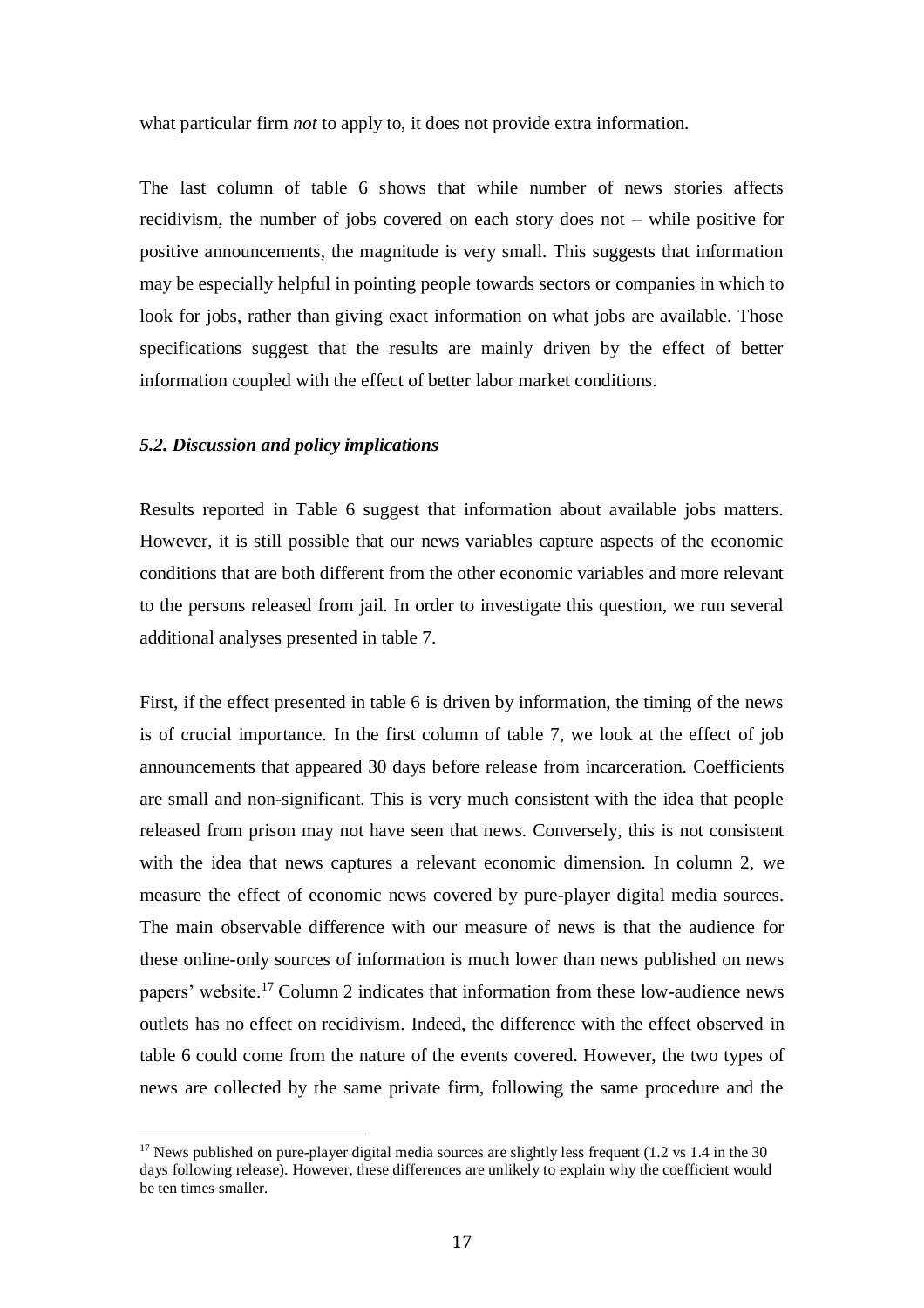results are very much consistent with a story based on the access to information. In column 3 we look at the effect of news on public sector jobs. Those positions, according to French law, are not accessible for former inmates, thus we do not expect them to have an effect on recidivism if former inmates correctly process the information they obtain from the media. Results reported in column 3 confirm this intuition.

We then add a further restriction to our main model by including county times calendar month fixed effects. In this specification, all the identification variation comes from within-month and within-county variation. Because the economic conditions do not evolve so rapidly, this is not a good way to identify the effect of the labor market on recidivism. However, *information* on the labor market depends on the news coverage that varies largely from one day to another. For example, if two persons release in county s at time t and t+1 face the same labor market conditions, the one released at t could potentially read news published at t that is not accessible to the other person at  $t+1$ . The effect of positive news presented in column 4 remains negative and significant.

In the last part of the table (columns 5-8) we dig into the heterogeneity of the effects of media coverage. First, we document how inmates with different incarceration histories respond to the media coverage of job creations. When we compare inmates that were formerly unemployed to those that had a job before incarceration, positive news about job creations have a negative and statistically significant effect only for the former (columns 5 and 6). In the last part of the table we report results showing that the reduction on the probability of recidivism due to an increase in news about job creations is driven by former inmates that spent time in facilities dedicated to longer detention (column 7) and that spent a relatively longer time in prison (column 8). These results are consistent with an information mechanism. Keeping constant the underlying labor market conditions, media exposure of new job creations affects former inmates with weaker ties to the legal jobs either because they were not employed before incarceration or because they spent more time in prison and were in more isolated facilities.

The information effect that we have just documented could be due both to the fact that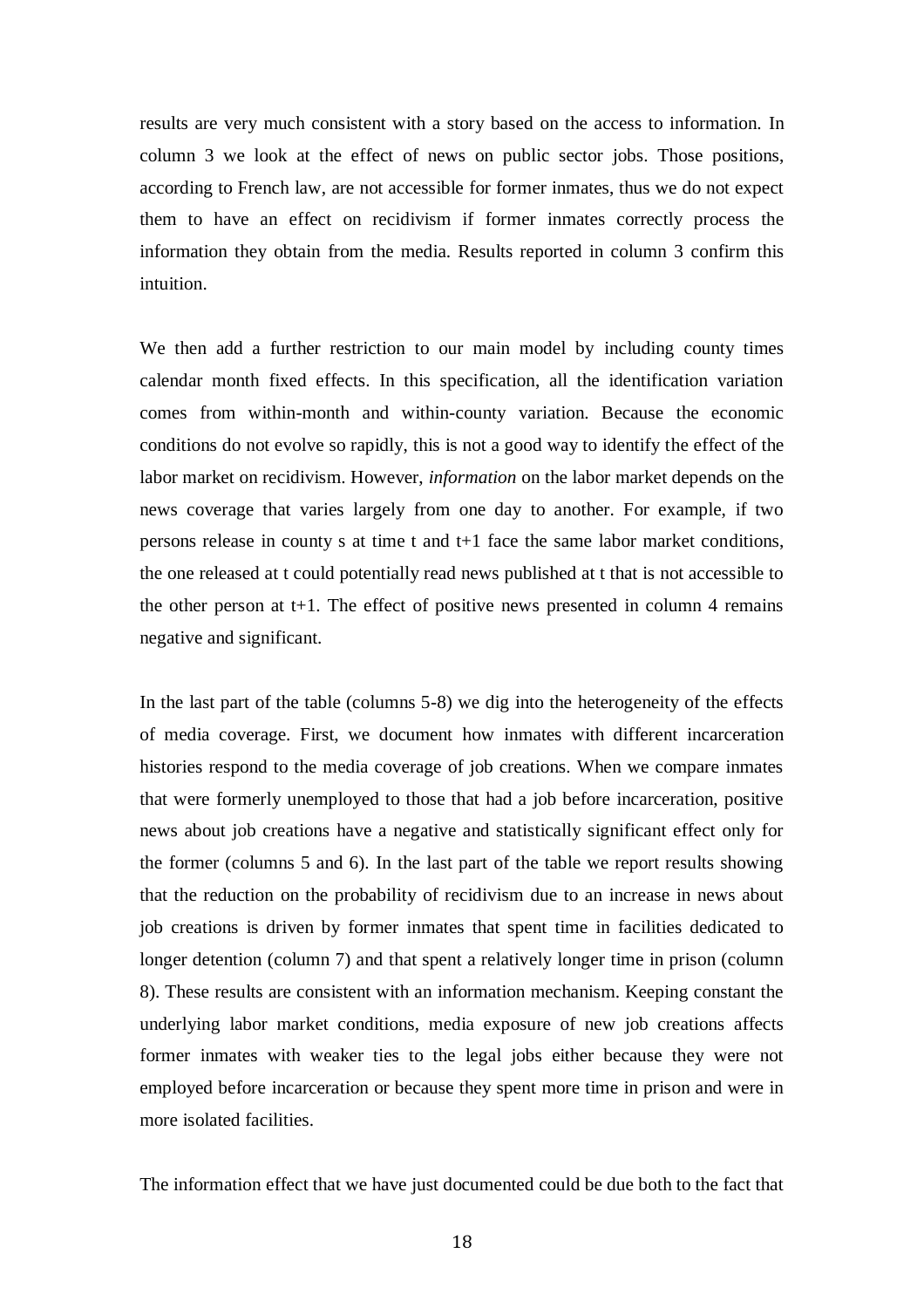positive news about labor market conditions increase former inmates' optimism about the odds of finding a job the legal market and the fact that information about job creations reduces job search costs for former inmates. While we cannot tell the two channels apart, the results on negative announcements, and public sector seem to suggest that the second channel is prevalent. While negative announcements could increase one's pessimism they do not affect search costs and are not correlated with a statistically significant increase in the propensity to recidivate. Moreover, former inmates do not react to jobs in the public sector that are not available to them while they might have done so if the effect was simply driven by some optimistic reaction to a perceived improvement of labor market conditions.

There are many potential public policy levers that could be used to reduce recidivism. We then ask how job announcements contrast to other potential policies. A one standard-deviation increase in the number of positive news announcements (+ 2.1 news stories) is correlated with a 4.7% decrease in recidivism. We can contrast this to other estimates in the literature: one extra month in prison is associated with a 4% reduction in recidivism (Kuziemko, 2013); two additional weeks in prison plus one extra month on probation are associated with 5% reduction in recidivism (Philippe, 2015); one extra month in expected future sentences is associated with a 1.3% reduction in recidivism (Drago et. al., 2009). Depending on estimates, it appears that providing information to people on jobs is approximately equivalent to spending two extra months in prison, or expecting five more months in prison if re-convicted.

The effects are smaller than those of alternatives to incarceration such as electronic monitoring, which are associated with a 25% (Ouss, 2013) to 50% (Di Tella and Schargrodsky, 2013) reduction in recidivism. Thus, avoiding incarceration altogether might be a more cost-effective way to reduce recidivism in some cases, but providing inmates information about available job opportunities at the time of their release from incarceration still appears to be very cost-effective policy.

### **6. Conclusion**

Consistent with the economic approach to the study of crime we find that former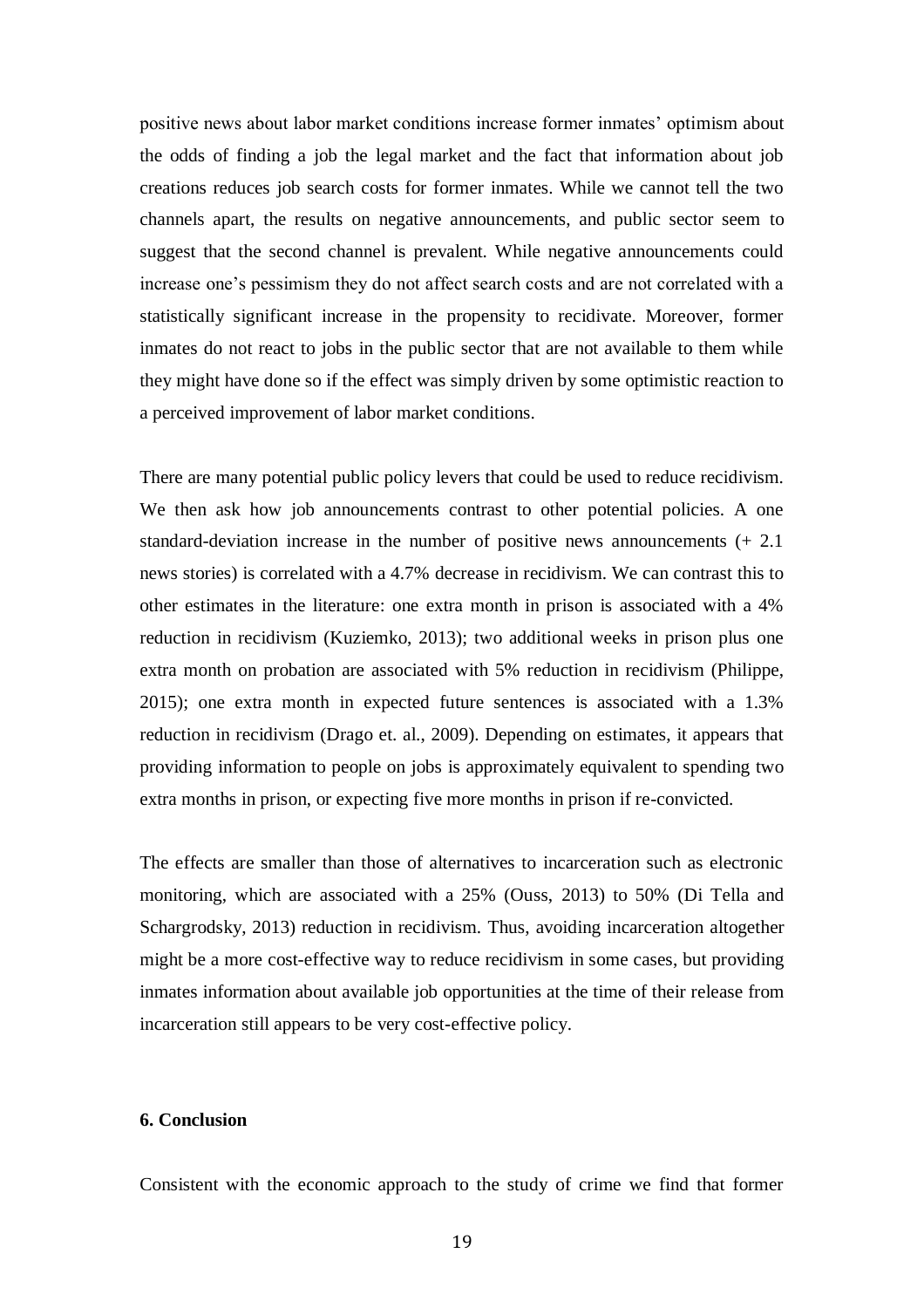inmates respond to the incentives provided by variation in formal labor market opportunities. This confirms the role of incentives in the formal labor market, even though other research has shown the importance of informal employment for people when they are released from prison (Western et al, 2015). Our study adds to our knowledge about what works in reducing offending. Our results on media coverage of job creations and destructions suggest that information about local labor market conditions is valuable for inmates and reduces their propensity to recidivate, in particular for inmates that had weaker ties with the legal labor market before incarceration. Moreover, we show that the creation of legitimate labor market opportunities in some sectors also works in economies such as France where the share of inmates over the total population is lower, implying, on average, a higher dangerousness of the marginal inmate with respect to the US.

From a policy perspective, the analysis suggests that policies targeted to reduce unemployment may have positive spillovers by reducing recidivism and highlights the role of information about job availability, over and beyond the effect of unemployment reduction – which is a harder policy lever to manipulate. Improving labor market conditions is costly, and focusing efforts on people released from prison or otherwise involved with criminal justice might be perceived as unfair, or potentially create some moral hazard problems. Our finding that media coverage of job creations matter has a much more tractable policy implication: diffusing relevant job information is much less costly than increasing employment. The importance of information has been shown to play an important role in other contexts, such as investments in schooling (Jensen, 2010 and Hoxby and Turner, 2015), risky sexual behaviors (Dupas, 2011), or retirement investments (Duflo and Saez, 2003). It is not a new finding that information would play an important role in labor markets (Stigler, 1962). Some research places particular emphasis on its diffusion via social networks (Ioannides and Datcher Loury, 2004). Recent field experiments suggest that information interventions may be effective to reduce unemployment, especially among those at risk for longer streaks of unemployment – which could include former inmates (Altmann et al, 2015). Our findings suggest that improving matching through information could also impact important outcomes like offending, which might matter in particular when assessing the costs and benefits of social policies.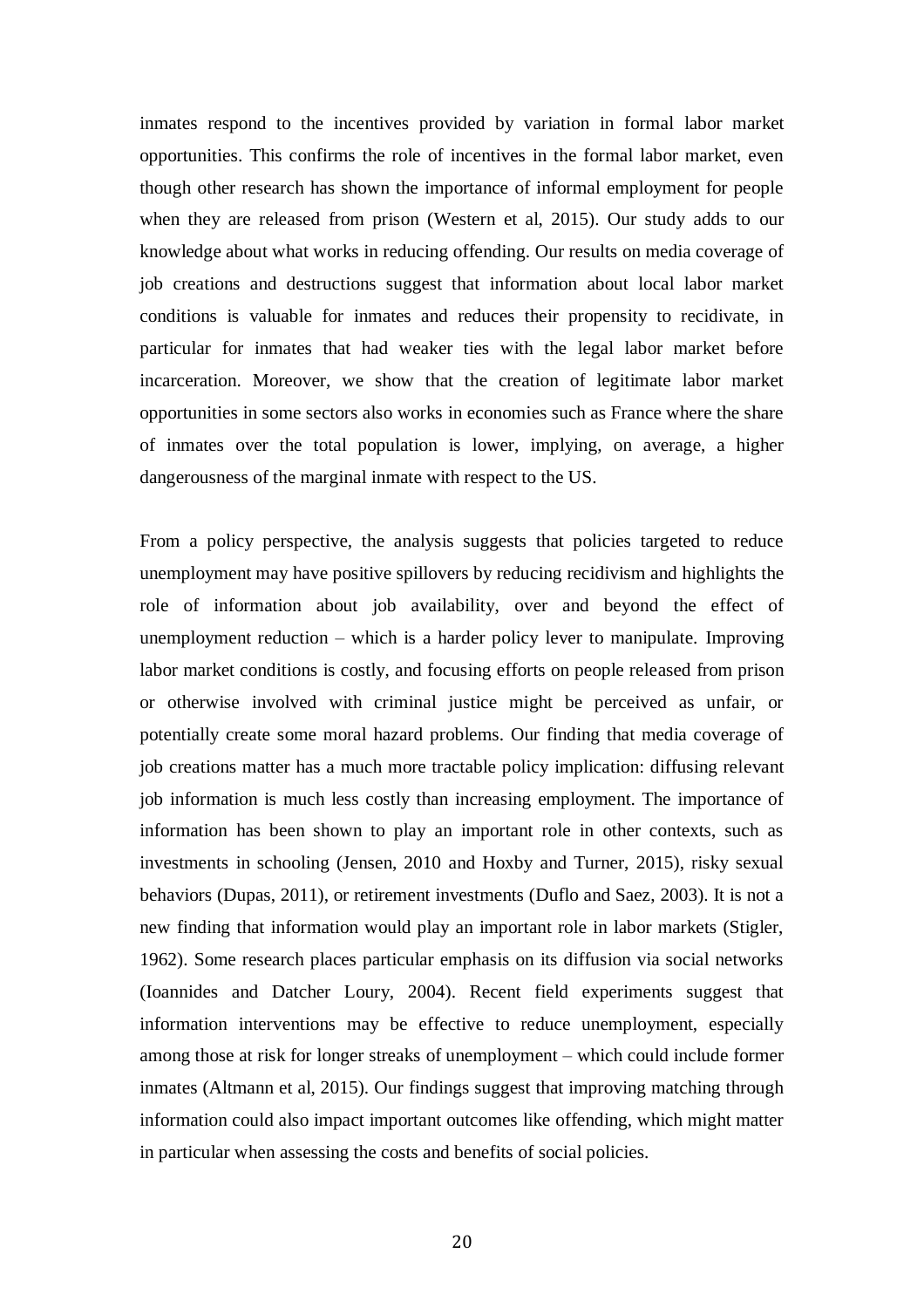# **References**

Agan, A. Y., and Starr, S. B. (2016). Ban the box, criminal records, and statistical discrimination: A field experiment.

Altmann, S., Armin, F., Jäger, S., & Zimmermann, F. (2015). Learning about job search: A field experiment with job seekers in Germany.

Becker, G. S. (1968). Crime and Punishment: An Economic Approach. *Journal of Political Economy*, 76(2), 169-217.

Buonanno, P., Drago, F., Galbiati, R., and Zanella, G. (2011). Crime in Europe and the United States: dissecting the 'reversal of misfortunes'. Economic policy, 26(67), 347-385.

Buonanno, P. and Raphael, S. (2013). Incarceration and incapacitation: Evidence from the 2006 Italian collective pardon. *The American Economic Review*, 103(6): 2437-2465.

Chen, K. and J. Shapiro (2007). Do harsher prison conditions reduce recidivism? A discontinuity-based approach, *American Law and Economic Review*, 9(1): 1–29.

Di Tella, R., and E. Schargrodsky (2013). Criminal recidivism after prison and electronic monitoring, *Journal of Political Economy* 121(1), 28-73.

Drago, F., R. Galbiati and P. Vertova (2009). The deterrent effects of prison: Evidence from a natural experiment, *Journal of Political Economy*, 117(2), 257–80.

Drago, F., R. Galbiati and P. Vertova (2011). Prison conditions and recidivism, *American Law and Economics Review*, 13 **(**1**)**, 103–30.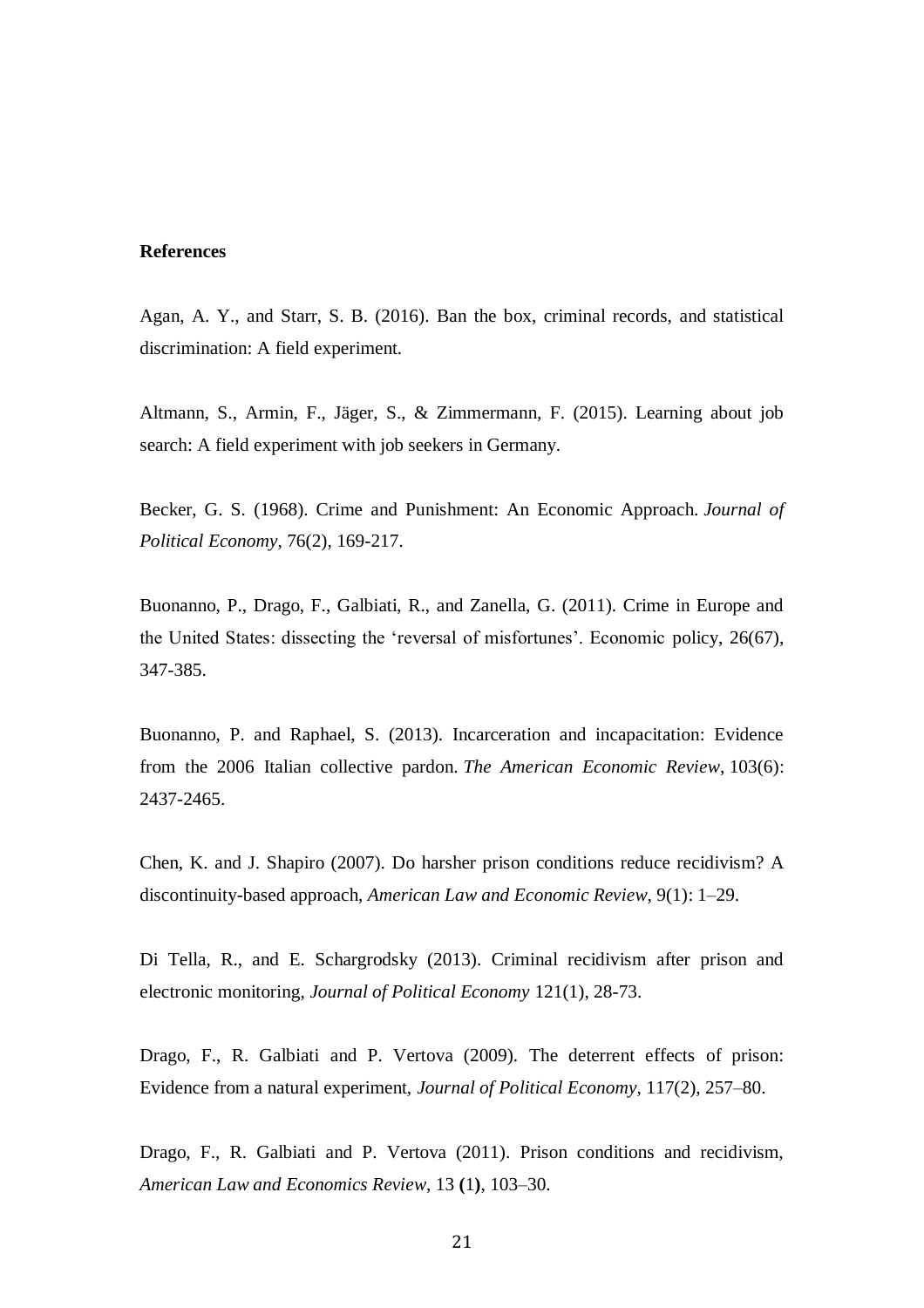Duflo, E., and Saez, E. (2003). The Role of Information and Social Interactions in Retirement Plan Decisions: Evidence from a Randomized Experiment, *The Quarterly Journal of Economics*, 118 (3), 815-842.

Dupas, P. (2011). Do Teenagers Respond to HIV Risk Information? Evidence from a Field Experiment in Kenya. *American Economic Journal: Applied Economics* 3(1), 1- 36.

Ehrlich, I. (1973). Participation in illegitimate activities: A theoretical and empirical investigation. *Journal of Political Economy*, 81(3), 521-565.

Engelhardt, B. (2010) The Effect of Employment Frictions on Crime, *Journal of Labor Economics*, 28 (3), 677-718.

Fougere, D., F. Kramarz and J. Pouget (2009). Youth unemployment and crime in France, *Journal of the European Economic Association*, 7(5), 909–38.

Gelber, A., A. Isen, and J. Kessler (2016). The Effects of Youth Employment: Evidence from New York City Summer Youth Employment Program Lotteries, *The Quarterly Journal of Economics*, 131 (1), 423-460

Glaze, L and D. Kazble (2014). *Correctional Populations in the United States, 2013.* Bureau of Justice Statistics, US Department of Justice, Office of Justice Programs.

Gould, E., B. Weinberg and D. Mustard (2002). Crime and local labor market opportunities in the United States: 1979–1997, *The Review of Economics and Statistics*, 87(3), 411–22.

Jensen, R. 2010. The (Perceived) Returns to Education and the Demand for Schooling, *The Quarterly Journal of Economics*. 125 (2), 515-548

Heller, S. Summer jobs reduce violence among disadvantaged youth, *Science* 346.6214 (2014), 1219-1223.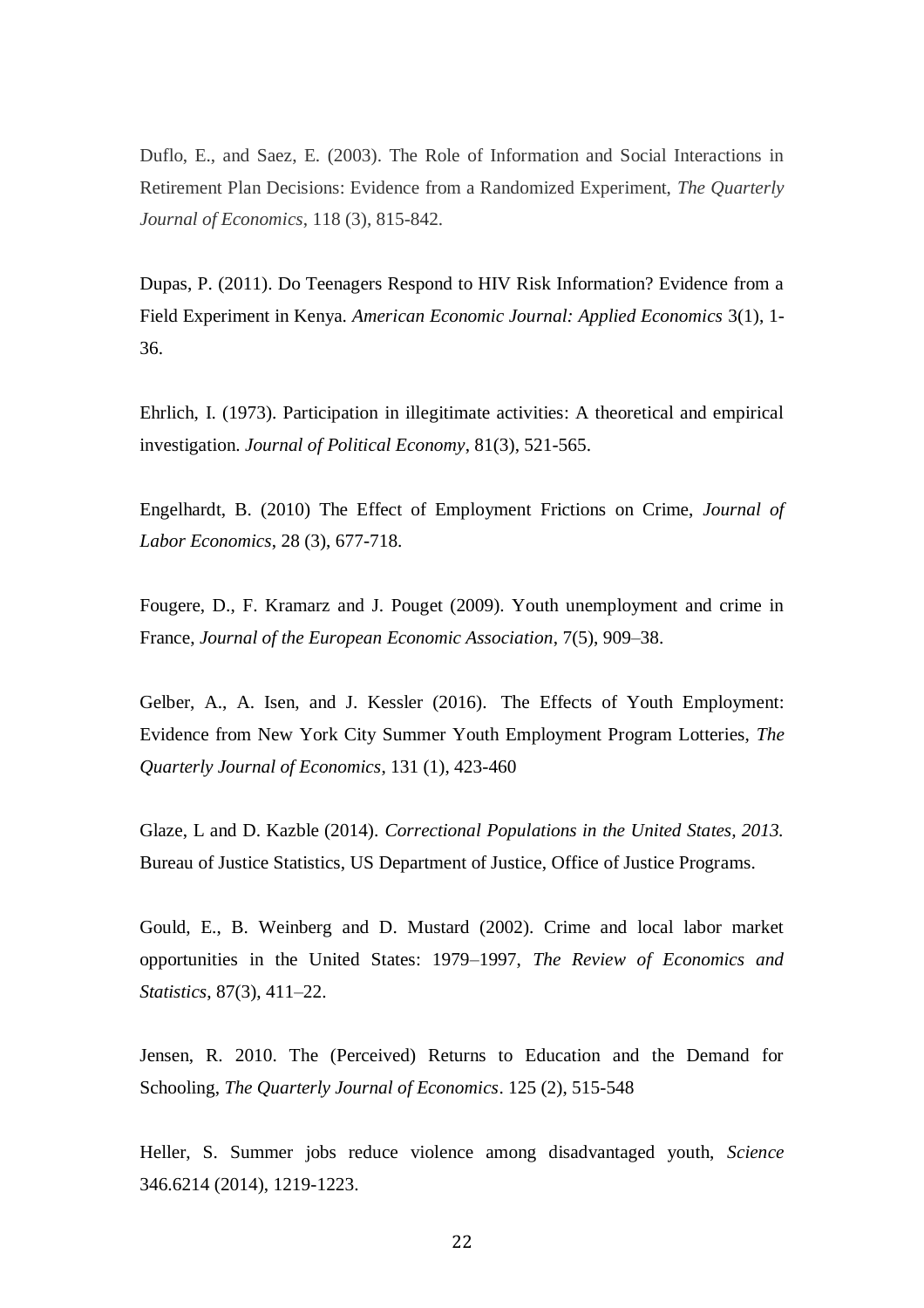Hoxby, C. M., and S. Turner. (2015) What High-Achieving Low-Income Students Know about College, *American Economic Review* 105 (5), 514-17.

Holzer, H. J., Raphael, S., and Stoll, M. A. (2004). Will employers hire former offenders? Employer preferences, background checks, and their determinants, *Imprisoning America: The social effects of mass incarceration*, 205-243.

Ioannides, Y. M., and Datcher Loury, L. (2004-. Job Information Networks, Neighborhood Effects, and Inequality, *Journal of Economic Literature*, 42(4), 1056- 1093.

Kensey, A., & Benaouda, A. (2011). Les risques de récidive des sortants de prison. Une nouvelle évaluation. *Cahiers d'études pénitentiaires et criminologiques*, (36), 1- 8.

Kling, Jeffrey R. (2006) Incarceration Length, Employment and Earnings. *American Economic Review*, 96(3), 863-876.

Kuziemko, I. (2013) How should inmates be released from prison? An assessment of parole versus fixed-sentence regimes, *The Quarterly Journal of Economics*, 128(1), 371-424.

Langan, P. A., and Levin, D. J. (2002). Recidivism of prisoners released in 1994. Washington, DC: United States Department of Justice.

Levitt, S. (1996). The effect of prison population size on crime rates: Evidence from prison overcrowding litigation, *Quarterly Journal of Economics*, 111 (2), 319–51.

Levitt, S. (2004). Understanding why crime fell in the 1990s: Four factors that explain the decline and six that do not, *Journal of Economic Perspectives*, 18(1), 163–90.

Lin, M. (2008). Does unemployment increase crime? Evidence from U.S. data 1974– 2000, *Journal of Human Resources*, 43(2), 413–36.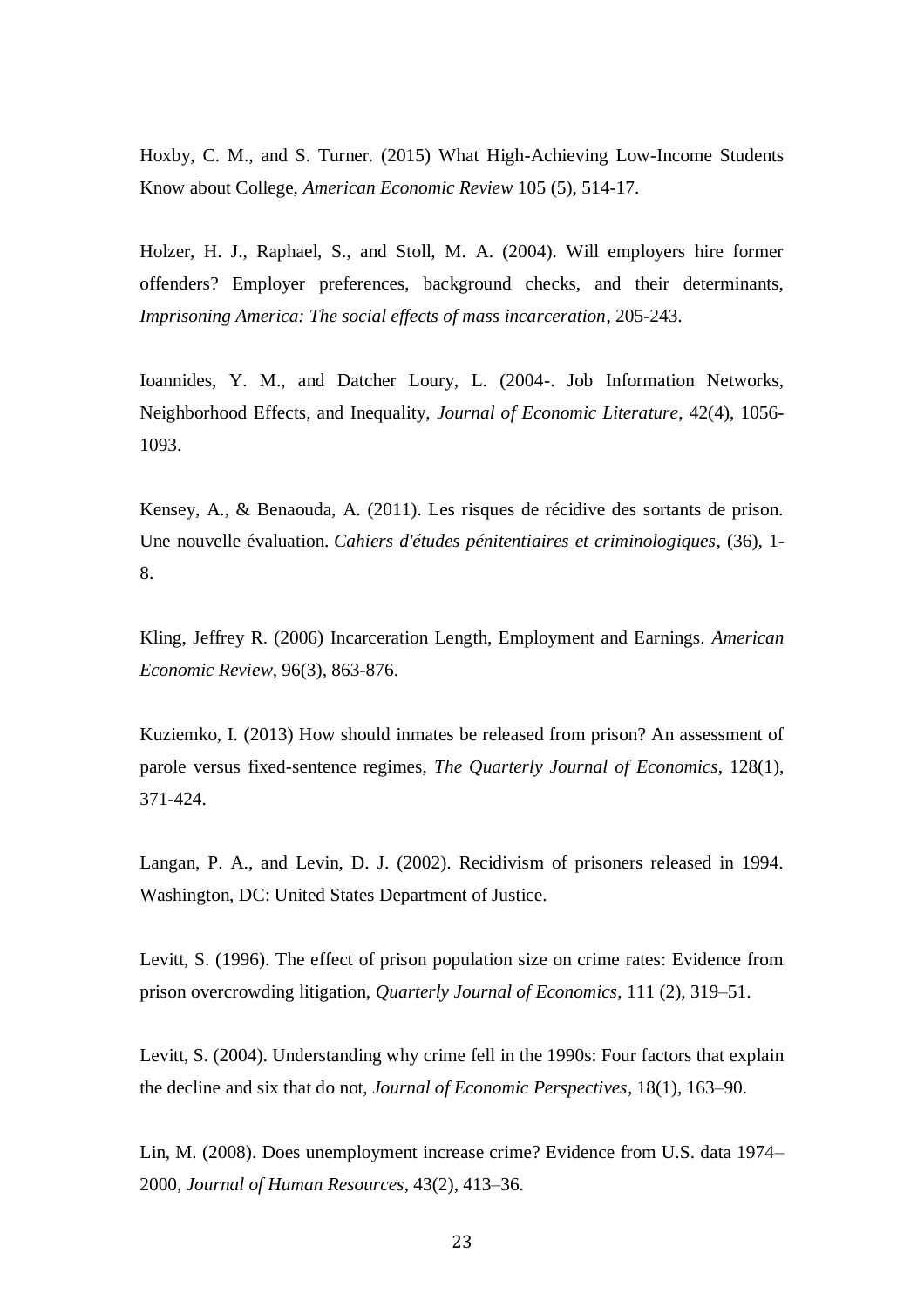Loeffler, C. (2013). Does imprisonment alter the life course? Evidence on crime and employment from a natural experiment, *Criminology* 51.1: 137-166.

Machin, S., and Meghir, C. (2004). Crime and economic incentives. *Journal of Human Resources*, *39*(4), 958-979.

Marinescu, I. (2014). The General Equilibrium Impacts of Unemployment Insurance: Evidence from a Large Online Job Board, Working paper.

Marinescu, I., and R. Rathelot (2014) Mismatch unemployment and the geography of job search, Working paper.

Ministère de la Justice (2012). *Annuaire statistique de la Justice. Édition 2011-2012.*  Retrieved from [http://www.justice.gouv.fr/art\\_pix/stat\\_annuaire\\_2011-2012.pdf](http://www.justice.gouv.fr/art_pix/stat_annuaire_2011-2012.pdf)

Munyo, I. and Rossi, M.A. (2015). First Day Recidivism. *Journal of Public Economics*. 124, 81-90.

Oster, A. and J. Agell (2007). Crime and unemployment in turbulent times, *Journal of the European Economic Association*, 5(4), 752–75.

Ouss, A. (2011). Prison as a School of Crime: Evidence From Cell Level Interactions, Working Paper.

Ouss, A. (2013). Sensitivity Analyses in Economics of Crime: Do Monitored Suspended Sentences Reduce Recidivism? Working Paper.

Philippe, A. (2015). How far do criminals understand the criminal law? Evidence from French mandatory sentencing, Working paper.

Raphael, S., and M. Stoll (2013). *Why Are So Many Americans in Prison?* Russell Sage Foundation. .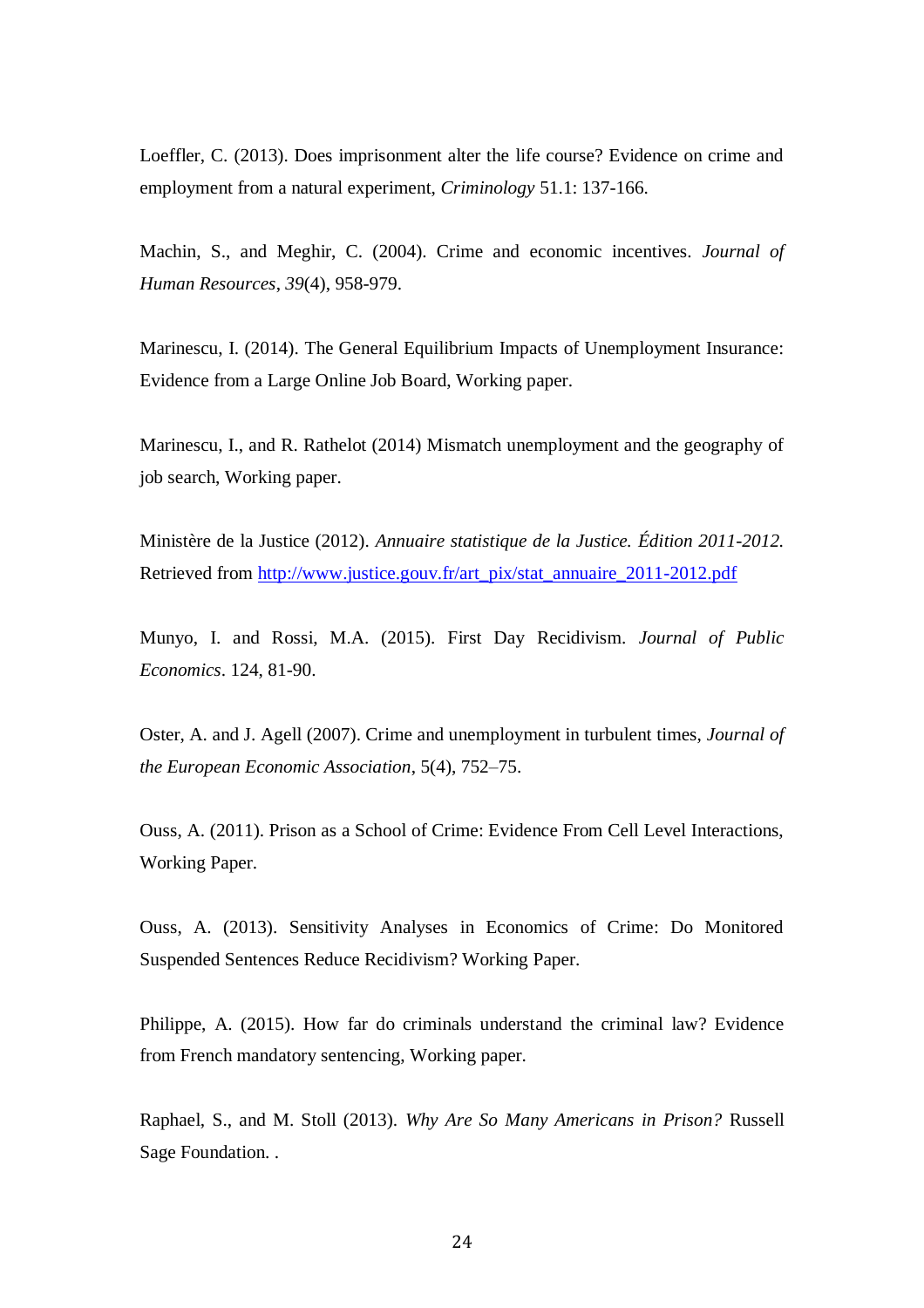Raphael, S. and R. Winter-Ebmer (2001). Identifying the effect of unemployment on crime, *Journal of Law & Economics*, 44(1), 259–83.

Raphael, S. and D. F. Weiman, (2007) The Impact of Local Labor Market Conditions on the Likelihood that Parolees are Returned to Custody, in Shawn D. Bushway, Michael A.

Redcross, C., Millenky, M., Rudd, T., and Levshin, V. (2011). More than a job: final results from the evaluation of the Center for Employment Opportunities (CEO) transitional jobs program. *OPRE Report*, *18*.

Schnepel, K. (2017) Good Jobs and Recidivism. In press, *The Economic Journal*

Skandalis, D. and A. Philippe, (2017) How do jobseekers respond to information about local labor market tightness?, Working paper.

Stigler, G.J. 1962 Information in the Labor Market, *Journal of Political Economy*. 70 (5), 94-105

Western, B., Kling, J. R., and Weiman, D. F. (2001). The labor market consequences of incarceration, *Crime & Delinquency*, 47(3), 410-427.

Western, B., and Pettit, B. (2005). Black‐White Wage Inequality, Employment Rates, and Incarceration, *American Journal of Sociology*, 111(2), 553-578.

Western, B., Braga, A.A., Davis, J. and Sirois, C. (2015). Stress and hardship after prison. *American Journal of Sociology*, *120*(5), 1512-1547.

Yang, C. S. (2017). Local labor markets and criminal recidivism. *Journal of Public Economics* 147, 16-29.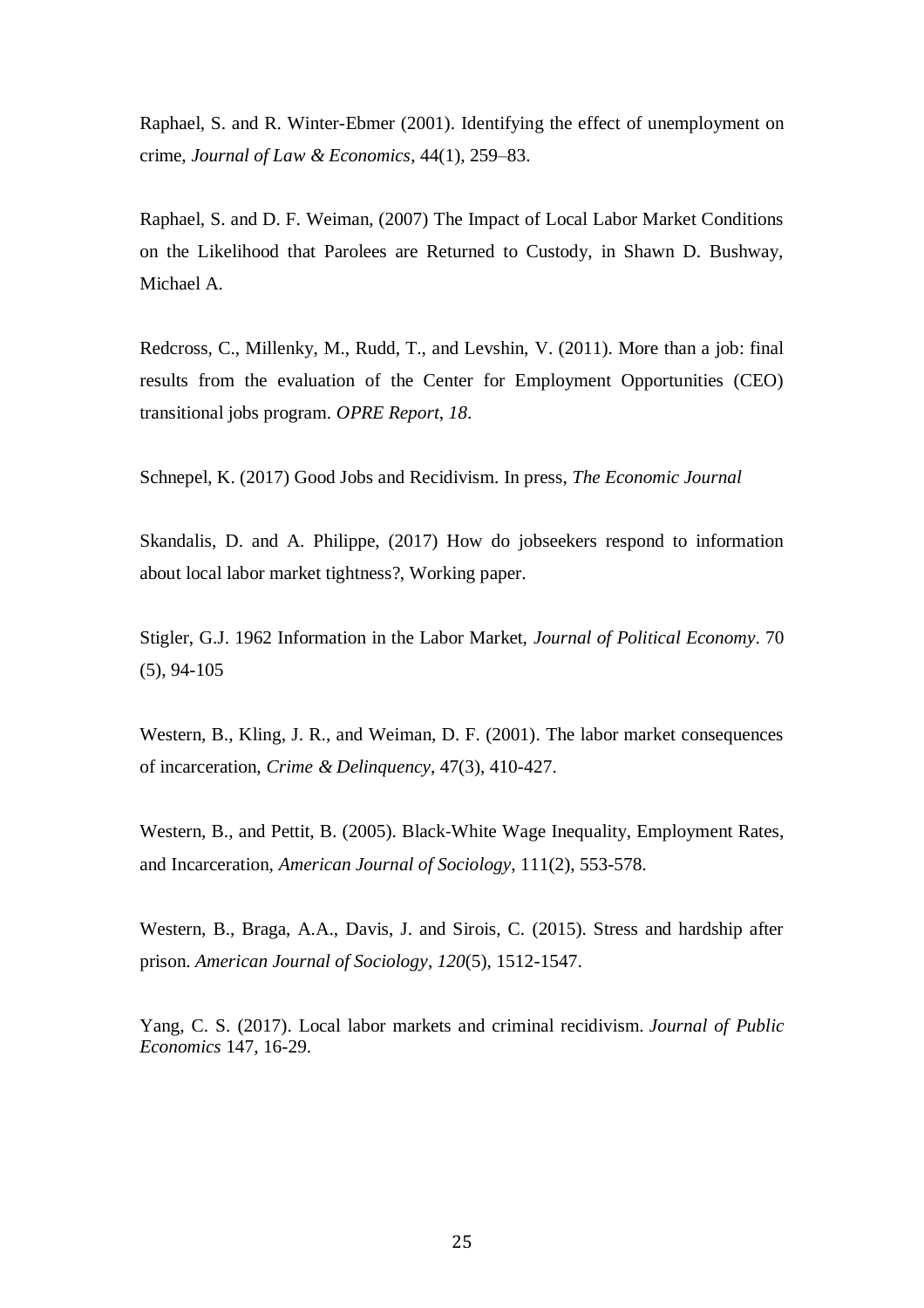|                                     |                                                       | Mean  | <b>Standard Deviation</b> |
|-------------------------------------|-------------------------------------------------------|-------|---------------------------|
|                                     | Socio-demographics                                    |       |                           |
|                                     | Female                                                | 0.04  | 0.20                      |
|                                     | <b>Born</b> in France                                 | 0.80  | 0.40                      |
|                                     | French                                                | 0.86  | 0.35                      |
|                                     | Married                                               | 0.31  | 0.46                      |
|                                     | Has children                                          | 0.42  | 0.49                      |
|                                     | Had a job when incarcerated                           | 0.61  | 0.49                      |
|                                     | High school                                           | 0.10  | 0.30                      |
|                                     | Middle school                                         | 0.38  | 0.49                      |
|                                     | Technical education                                   | 0.32  | 0.47                      |
|                                     | No school                                             | 0.09  | 0.29                      |
| Offender characteristics (N=99,151) | Age upon release                                      | 32.3  | 10.9                      |
|                                     | <b>Offending</b>                                      |       |                           |
|                                     | Theft                                                 | 0.36  | 0.48                      |
|                                     | Drugs                                                 | 0.22  | 0.41                      |
|                                     | <b>DUI</b>                                            | 0.28  | 0.45                      |
|                                     | Assault                                               | 0.35  | 0.48                      |
|                                     | Parole                                                | 0.07  | 0.26                      |
|                                     | Short-term prison                                     | 0.68  | 0.47                      |
|                                     | Recidivated within 6 months                           | 0.06  | 0.23                      |
|                                     | Incarceration length                                  | 213.4 | 349.6                     |
|                                     | Number of jobs created per<br>month (Pole emploi)     | 2205  | 1827                      |
| characteristics<br>Labor market     | Number of positive journal<br>announcements per month | 1.42  | 2.10                      |
|                                     | Number of negative journal<br>announcements per month | 1.69  | 2.00                      |
|                                     | Number of positive online<br>announcements per month  | 1.21  | 2.10                      |
|                                     | Number of negative online<br>announcements per month  | 0.23  | 2.00                      |

**Table 1:** Summary statistics on releases from prison and job availability. These summary statistics on offenders represent people released from prison between February  $1^{st}$ , 2009 and July  $31^{st}$ , 2010. The summary statistics on number of journal announcements represent the same period, while figures on number of jobs created exclude the month of July, 2010, when data was not available (see online appendix A). Source: Authors' calculations based on prison records, provided by the French Direction of Prison administration, employment data collected from Pole emploi, and news data collected from the *Observatoire de l'Investissement*.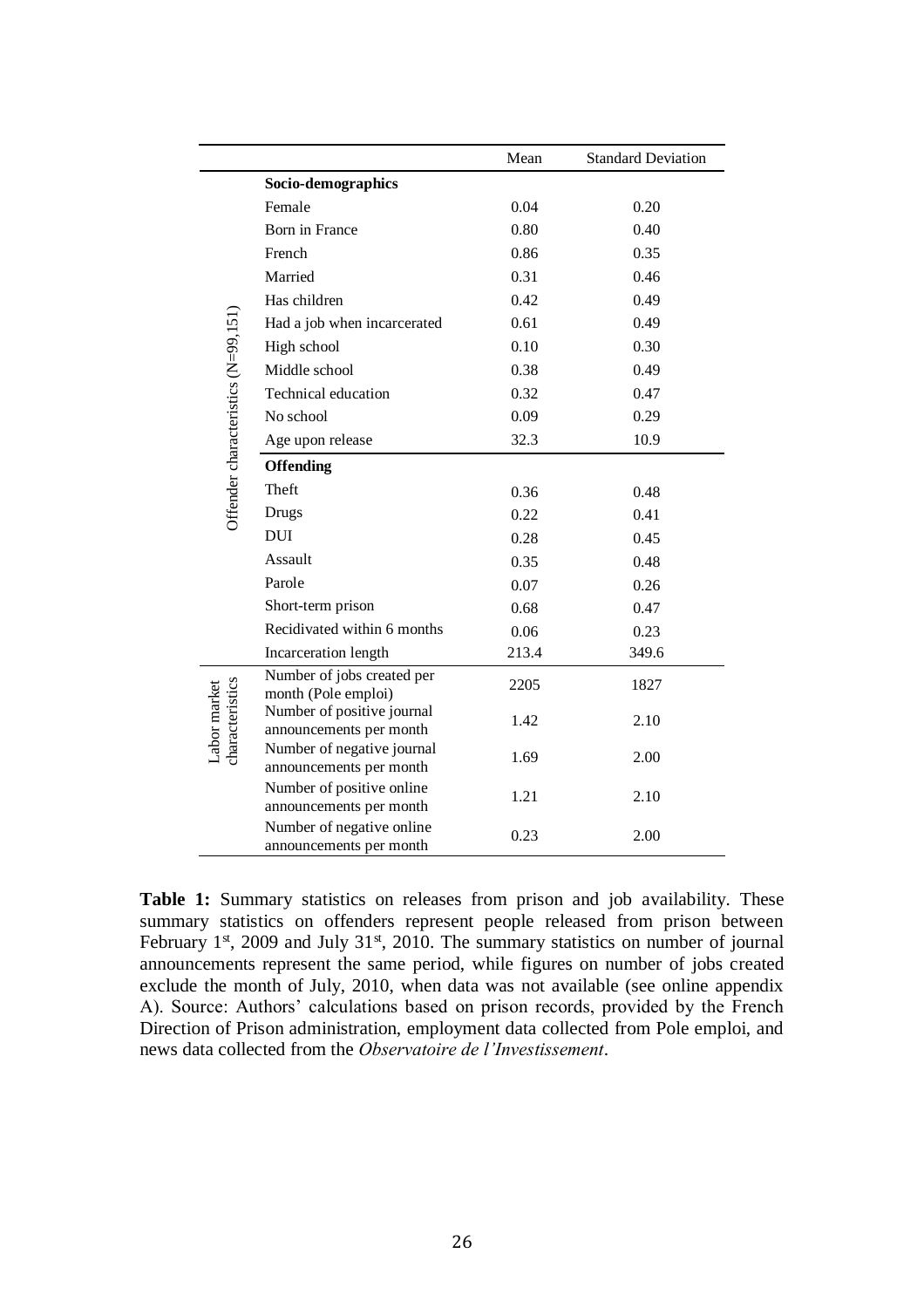|                                   | Prison characteristics                                                                                |                  |                  |                  |                     | Socio-demographic characteristics |                                               |                      |                     |                  | Offense          |                  |                     |                         |
|-----------------------------------|-------------------------------------------------------------------------------------------------------|------------------|------------------|------------------|---------------------|-----------------------------------|-----------------------------------------------|----------------------|---------------------|------------------|------------------|------------------|---------------------|-------------------------|
|                                   | Had a job<br>Number<br>Sentence<br>Short-term<br>Parole<br>released<br>length<br>prison<br>pre-prison |                  |                  |                  |                     | Female                            | Age at<br>release                             | Married              | Has<br>children     | Theft            | <b>Drugs</b>     | <b>DUI</b>       | Assault             | Predicted<br>Recidivism |
|                                   | (1)                                                                                                   | (2)              | (3)              | (4)              | (5)                 | (6)                               | (7)                                           | (8)                  | (9)                 | (10)             | (11)             | (12)             | (13)                | (14)                    |
|                                   |                                                                                                       |                  |                  |                  |                     |                                   | PANEL A: Number of jobs created (Pole Emploi) |                      |                     |                  |                  |                  |                     |                         |
| Number of jobs                    | $-0.025$                                                                                              | $-0.001$         | 0.002            | $-0.895$         | $-0.003$            | $-0.001$                          | $-0.010$                                      | 0.003                | 0.002               | 0.002            | $-0.004*$        | $0.004*$         | 0.003               | 0.000                   |
| created                           | (0.017)                                                                                               | (0.002)          | (0.003)          | (2.072)          | (0.003)             | (0.001)                           | (0.056)                                       | (0.002)              | (0.003)             | (0.003)          | (0.002)          | (0.002)          | (0.003)             | (0.000)                 |
| Observations                      | 28,102                                                                                                | 88,194           | 88,194           | 88,194           | 88,192              | 88,194                            | 88,167                                        | 88,194               | 88,114              | 84,872           | 84,872           | 84,872           | 84,872              | 84,359                  |
| Mean                              | 3.153                                                                                                 | 0.0731           | 0.678            | 213.4            | 0.614               | 0.0435                            | 32.32                                         | 0.308                | 0.415               | 0.355            | 0.216            | 0.278            | 0.346               | 0.0568                  |
|                                   |                                                                                                       |                  |                  |                  |                     |                                   | <b>PANEL B: Journal Announcements</b>         |                      |                     |                  |                  |                  |                     |                         |
| Positive journal                  | $-0.0101$                                                                                             | 0.000            | $-0.000$         | 0.093            | $0.002*$            | 0.000                             | $0.039***$                                    | $-0.000$             | 0.001               | $-0.001$         | $-0.000$         | 0.000            | $0.002***$          | $-0.000***$             |
| announcements                     | (0.00803)                                                                                             | (0.000)          | (0.001)          | (0.470)          | (0.001)             | (0.000)                           | (0.010)                                       | (0.001)              | (0.001)             | (0.001)          | (0.001)          | (0.000)          | (0.001)             | (0.000)                 |
| Negative journal<br>announcements | 0.000<br>(0.009)                                                                                      | 0.000<br>(0.000) | 0.000<br>(0.002) | 0.402<br>(0.734) | $-0.000$<br>(0.001) | $-0.000$<br>(0.000)               | $-0.032$<br>(0.023)                           | $-0.001*$<br>(0.001) | $-0.001$<br>(0.001) | 0.001<br>(0.001) | 0.001<br>(0.001) | 0.000<br>(0.001) | $-0.000$<br>(0.001) | 0.000<br>(0.000)        |
| <b>Observations</b>               | 31,447                                                                                                | 99,151           | 99,151           | 99,151           | 99,149              | 99,151                            | 99,120                                        | 99,151               | 99,064              | 95,770           | 95,770           | 95,770           | 95,770              | 95,201                  |
| <b>Outcome Mean</b>               | 3.153                                                                                                 | 0.0731           | 0.678            | 213.4            | 0.614               | 0.0435                            | 32.32                                         | 0.308                | 0.415               | 0.355            | 0.216            | 0.278            | 0.346               | 0.0568                  |

Table 2: Characteristics of defendants released from prison, by labor market characteristics. The dependent variable of each regression is specified in the column header. Each Panel represent a separate set of regressions. We regress each dependent variable on the following measures of the labor market 30 days after one's release from prison: number of pole emploi announcements (normalized at the county level), for panel A; and number of positive and negative journal announcements for panel B. These regressions also include department and day fixed effects. Standard errors are clustered at the county level. Source: Authors' calculations based on prison records, provided by the French Direction of Prison administration, employment data collected from Pole emploi, and news data collected from the *Observatoire de l'Investissement*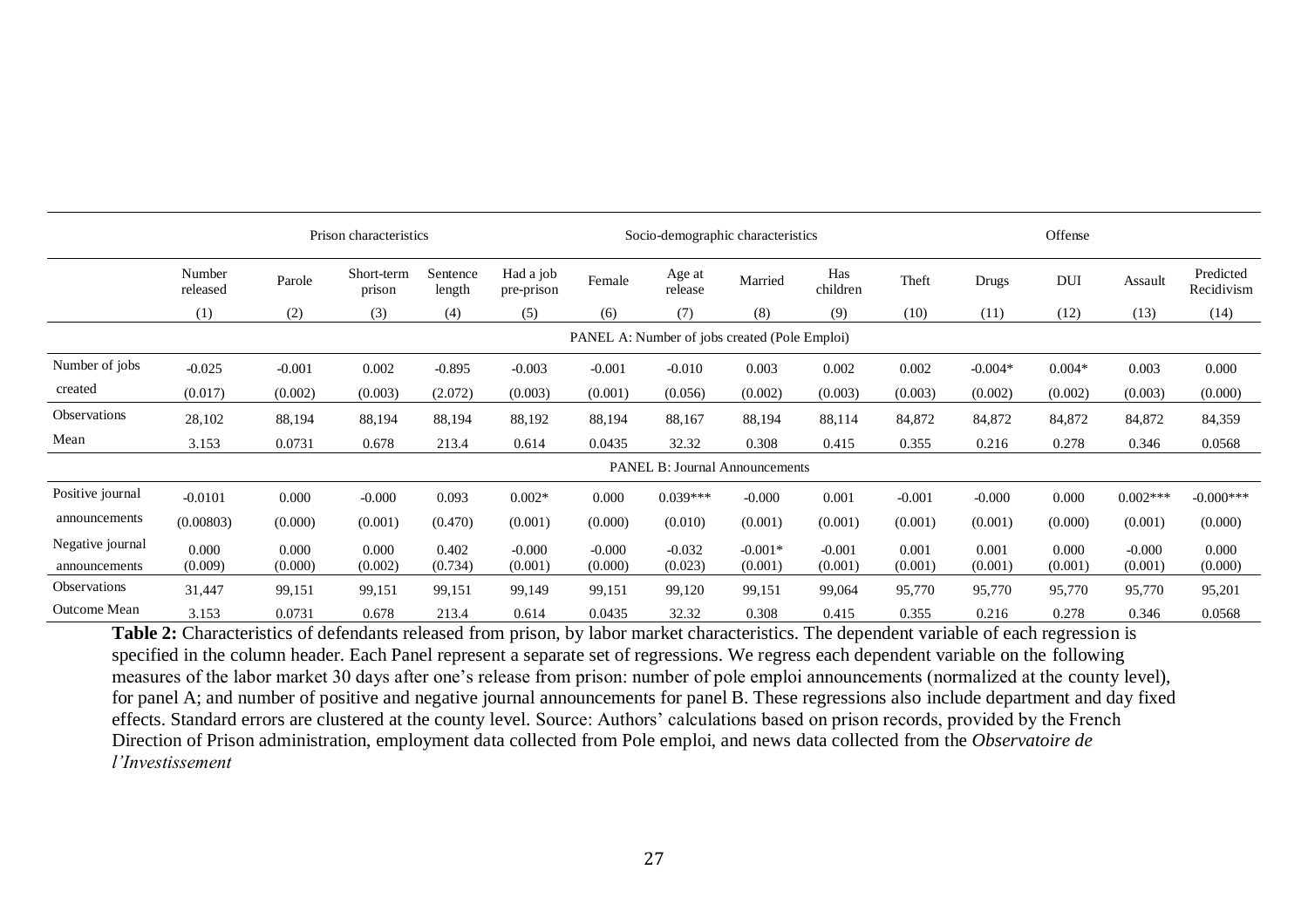| <b>Outcome:</b>                                              | Recidivism, measured as having a new<br>incarceration within 6 months after release from |                    |                    |  |  |  |
|--------------------------------------------------------------|------------------------------------------------------------------------------------------|--------------------|--------------------|--|--|--|
|                                                              |                                                                                          | 2)                 | 3)                 |  |  |  |
| Number of jobs created<br>(Pole Emploi)<br>Unemployment flow | 0.0006<br>(0.0012)                                                                       | 0.0005<br>(0.0012) | 0.0004<br>(0.0017) |  |  |  |
| Unemployment rate                                            |                                                                                          |                    |                    |  |  |  |
| <b>Observations</b>                                          | 88,194                                                                                   | 84,359             | 95,201             |  |  |  |
| Mean Recidivism                                              | 0.0573                                                                                   | 0.0573             | 0.0573             |  |  |  |
| Controls                                                     | Department                                                                               | All                | All                |  |  |  |

**Table 3:** Job creations and recidivism within 6 months. Number of jobs created, unemployment rate, and unemployment flow are within county, in the 30 days following one's release from prison. The measure for "number of jobs created" is normalized at the county level. Controls in columns 2–4 are for: age, gender, nationality (French or other), place of birth (France or other), type of release (probation or not), a dummy for reporting being married, a dummy for reporting having children, type of offense, type of prison of release (short term or long term), education, day of release and county. All standard errors are clustered at the county level. Source: Authors' calculations based on prison records, provided by the French Direction of Prison administration, and data collected from Pole emploi. *Note*: \*\*\* p<0.01, \*\* p<0.05, \* p<0.10.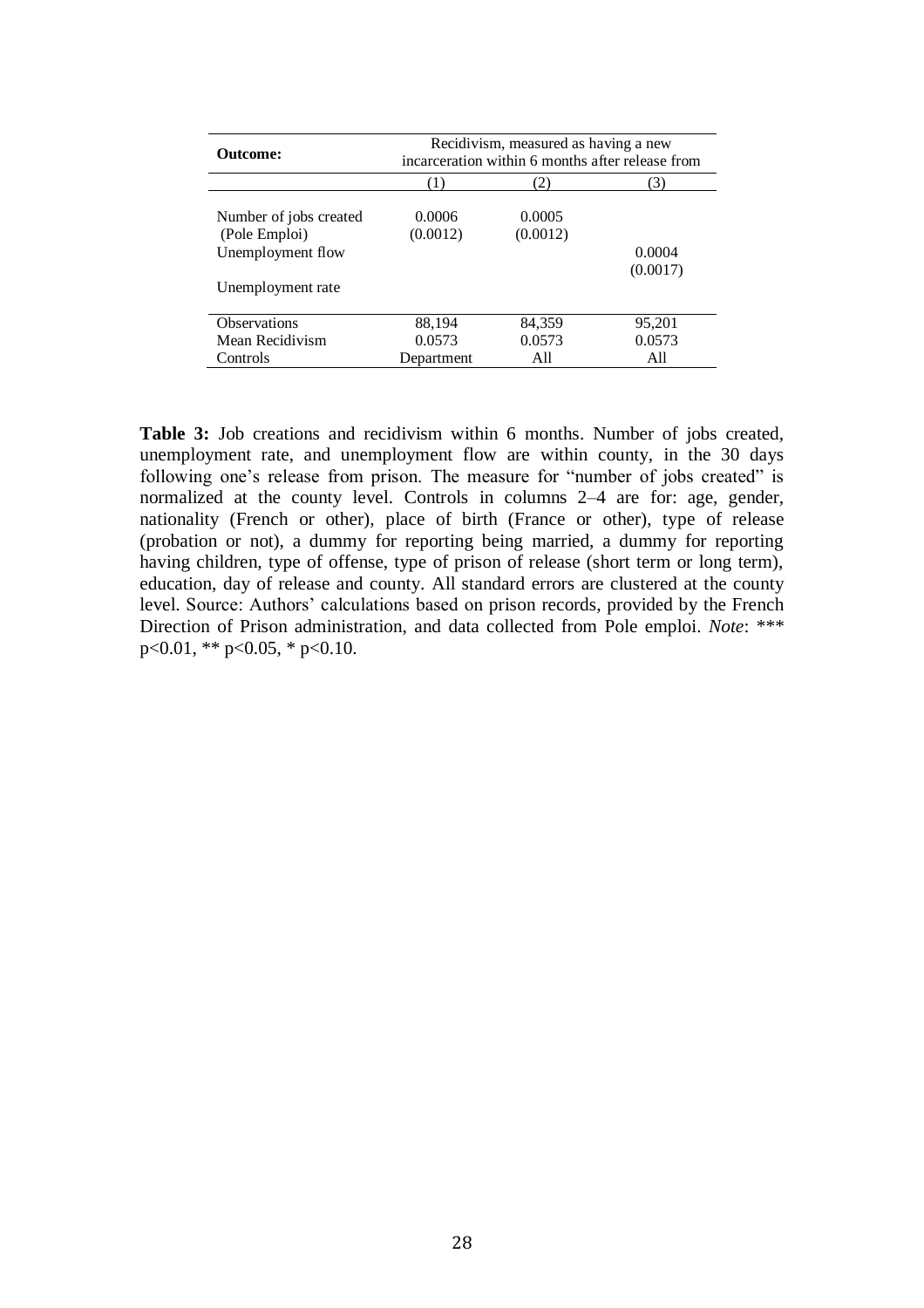| <b>Outcome:</b>                                                                                       | Recidivism, measured as having a new incarceration | within 6 months after release from prison |
|-------------------------------------------------------------------------------------------------------|----------------------------------------------------|-------------------------------------------|
|                                                                                                       | Agriculture                                        | 0.0001                                    |
|                                                                                                       |                                                    | (0.0016)                                  |
|                                                                                                       | Communications                                     | 0.0001                                    |
| Normalized number of jobs created<br>30 days after release from prison<br>in the employment sector of |                                                    | (0.0009)                                  |
|                                                                                                       | Services                                           | 0.0005                                    |
|                                                                                                       |                                                    | (0.0006)                                  |
|                                                                                                       | Finance                                            | $-0.0003$                                 |
|                                                                                                       |                                                    | (0.0014)                                  |
|                                                                                                       | Manufacturing                                      | $-0.0041**$                               |
|                                                                                                       |                                                    | (0.0017)                                  |
|                                                                                                       | Transportation                                     | $-0.0021$                                 |
|                                                                                                       |                                                    | (0.0016)                                  |
|                                                                                                       | Construction                                       | 0.0014                                    |
|                                                                                                       |                                                    | (0.0019)                                  |
|                                                                                                       | Observations                                       | 37,841                                    |
|                                                                                                       | Mean Recidivism                                    | 0.0573                                    |

**Table 4:** Job creations and recidivism within 6 months, by type of job created. Each measure for "number of jobs created" is normalized at the county level. Each line represents a separate regression. Information on type of job is only available in 2010 and not in 2009, and so the sample is smaller than in table 3. Controls are for: age, gender, nationality (French or other), place of birth (France or other), type of release (probation or not), a dummy for reporting being married, a dummy for reporting having children, type of offense, type of prison of release (short term or long term), education, day of release and county. Standard errors are clustered at the county level. Source: Authors' calculations based on prison records, provided by the French Direction of Prison administration, and data collected from Pole emploi. *Note*: \*\*\* p<0.01, \*\* p<0.05, \* p<0.10.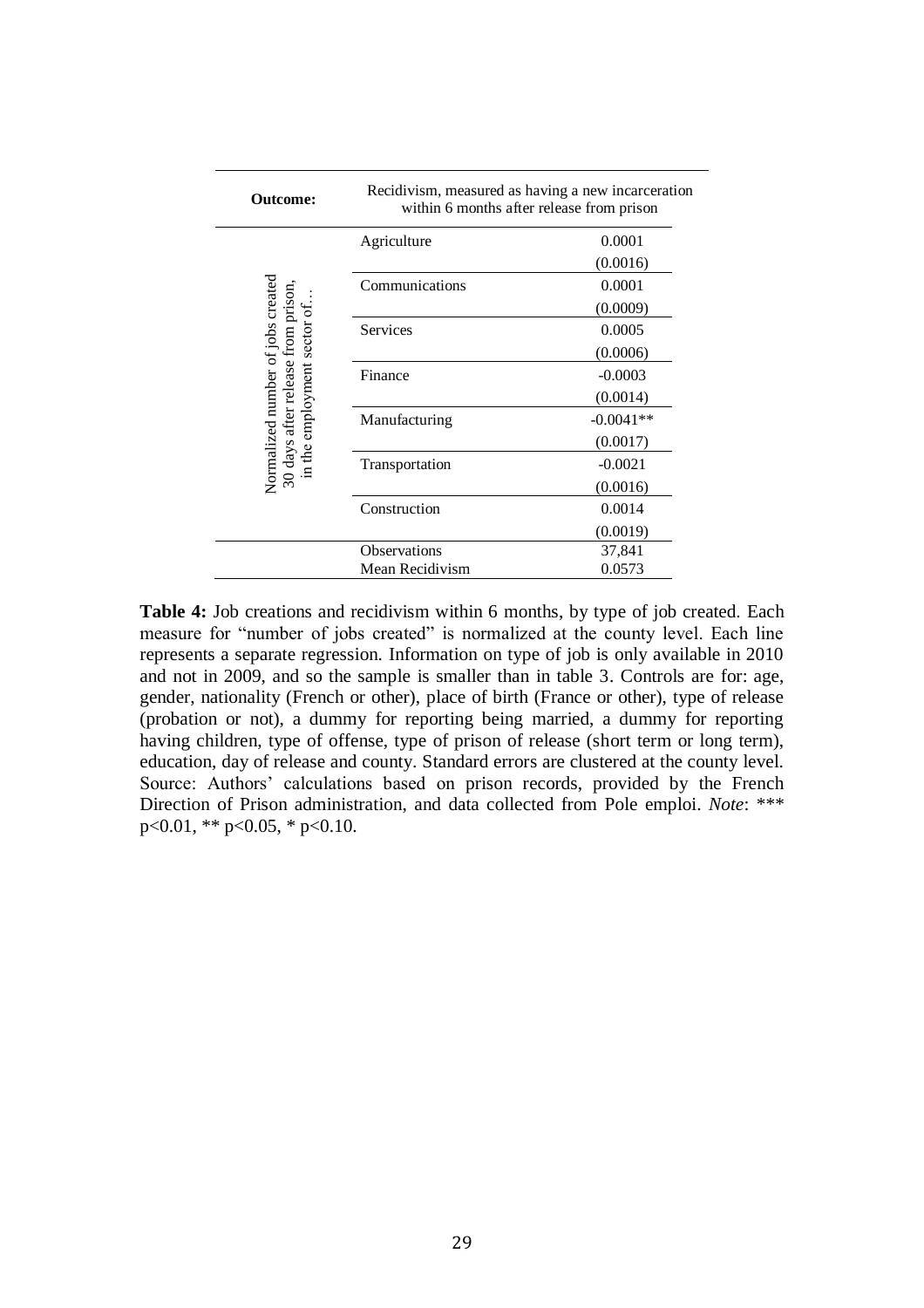| <b>Outcome:</b>       | Recidivism, measured as having a new incarceration within 6 months after release from prison |           |                                    |            |            |            |                                           |             |                                |           |
|-----------------------|----------------------------------------------------------------------------------------------|-----------|------------------------------------|------------|------------|------------|-------------------------------------------|-------------|--------------------------------|-----------|
|                       | Type of prison of release                                                                    |           | <b>Ouartile of Sentence Length</b> |            |            |            | Employment status before<br>incarceration |             | Type of release from<br>prison |           |
|                       | Short-term                                                                                   | Long-term | Ouartile 1                         | Ouartile 2 | Ouartile 3 | Ouartile 4 | Unemployed                                | Employed    | Parole                         | No Parole |
|                       | (1)                                                                                          | (2)       | (3)                                | (4)        | (5)        | (6)        | (7)                                       | (8)         | (9)                            | (10)      |
| Number of Pole Emploi | $-0.0047**$                                                                                  | $-0.0029$ | $-0.0091**$                        | $-0.0012$  | $-0.0049$  | $-0.0012$  | $-0.0035$                                 | $-0.0041**$ | $-0.0042**$                    | $-0.0024$ |
| Manufacturing jobs    | (0.0020)                                                                                     | (0.0035)  | (0.0040)                           | (0.0035)   | (0.0031)   | (0.0035)   | (0.0032)                                  | (0.0017)    | (0.0018)                       | (0.0065)  |
| <b>Observations</b>   | 25,079                                                                                       | 12,762    | 9,580                              | 9,001      | 9,275      | 9,985      | 14,637                                    | 37,841      | 35,059                         | 2,782     |
| Mean Recidivism       | 0.0576                                                                                       | 0.0568    | 0.0658                             | 0.0468     | 0.0497     | 0.0667     | 0.0731                                    | 0.0474      | 0.0590                         | 0.0364    |

Table 5a: Heterogeneity in the effect of manufacturing jobs on recidivism. The measure of "jobs created in manufacturing" is normalized at the county level. Each regression includes controls for: age, gender, nationality (French or other), place of birth (France or other), type of release (probation or not), a dummy for reporting being married, a dummy for reporting having children, type of offense, type of prison of release (short term or long term), education, day of release and county. Standard errors are clustered at the county level. Source: Authors' calculations based on prison records, provided by the French Direction of Prison administration, and data collected from Pole emploi. *Note*: \*\*\* p<0.01, \*\* p<0.05,  $*$  p<0.10.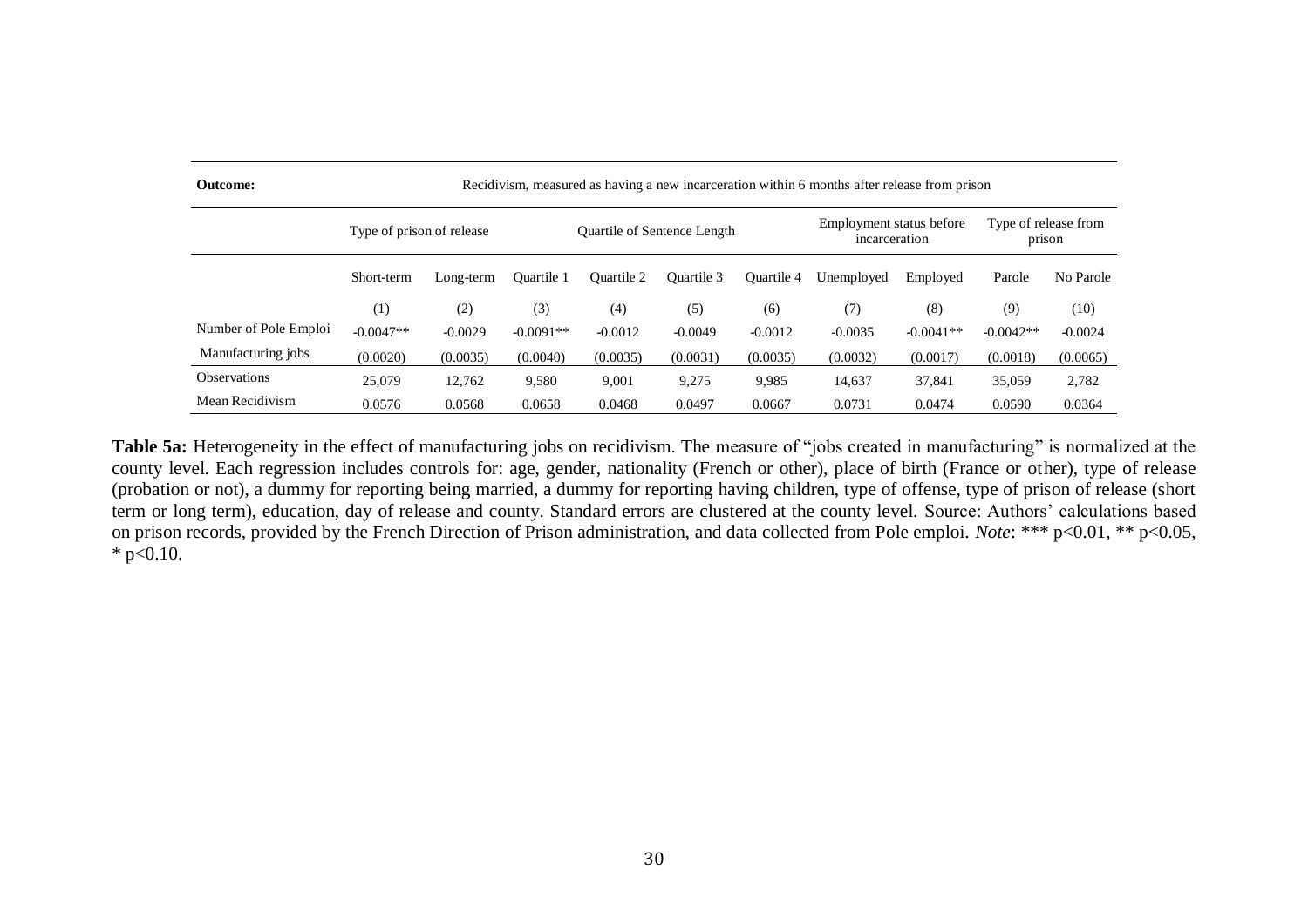| <b>Outcome:</b>                                     | Recidivism by type of offense, measured as having a new incarceration within 6 months after release from<br>prison, for the offense specified in the header |              |              |              |  |  |  |  |
|-----------------------------------------------------|-------------------------------------------------------------------------------------------------------------------------------------------------------------|--------------|--------------|--------------|--|--|--|--|
|                                                     | Property offense                                                                                                                                            | Drug offense | DUI          | Assault      |  |  |  |  |
|                                                     | (1)                                                                                                                                                         | (2)          | (3)          | (4)          |  |  |  |  |
| Number of Pole Emploi                               | $-0.0012$                                                                                                                                                   | $-0.0005$    | $-0.0030***$ | $-0.0032***$ |  |  |  |  |
| Manufacturing jobs                                  | (0.0012)                                                                                                                                                    | (0.0008)     | (0.0007)     | (0.0011)     |  |  |  |  |
| <b>Observations</b>                                 |                                                                                                                                                             | 37,841       |              |              |  |  |  |  |
| Mean Recidivism after 6<br>months, for each offense | 0.0276                                                                                                                                                      | 0.0116       | 0.0158       | 0.0211       |  |  |  |  |

Table 5b: Heterogeneity in the effect of manufacturing jobs on recidivism (continued). The dependent variable is a dummy equal to 1 if the defendant recidivated for the offense specified in the column header. The measure of "jobs created in manufacturing" is normalized at the county level. Each regression includes controls for: age, gender, nationality (French or other), place of birth (France or other), type of release (probation or not), a dummy for reporting being married, a dummy for reporting having children, type of offense, type of prison of release (short term or long term), education, day of release and county. Standard errors are clustered at the county level. Source: Authors' calculations based on prison records, provided by the French Direction of Prison administration, and data collected from Pole emploi. *Note*: \*\*\* p<0.01, \*\* p<0.05, \* p<0.10.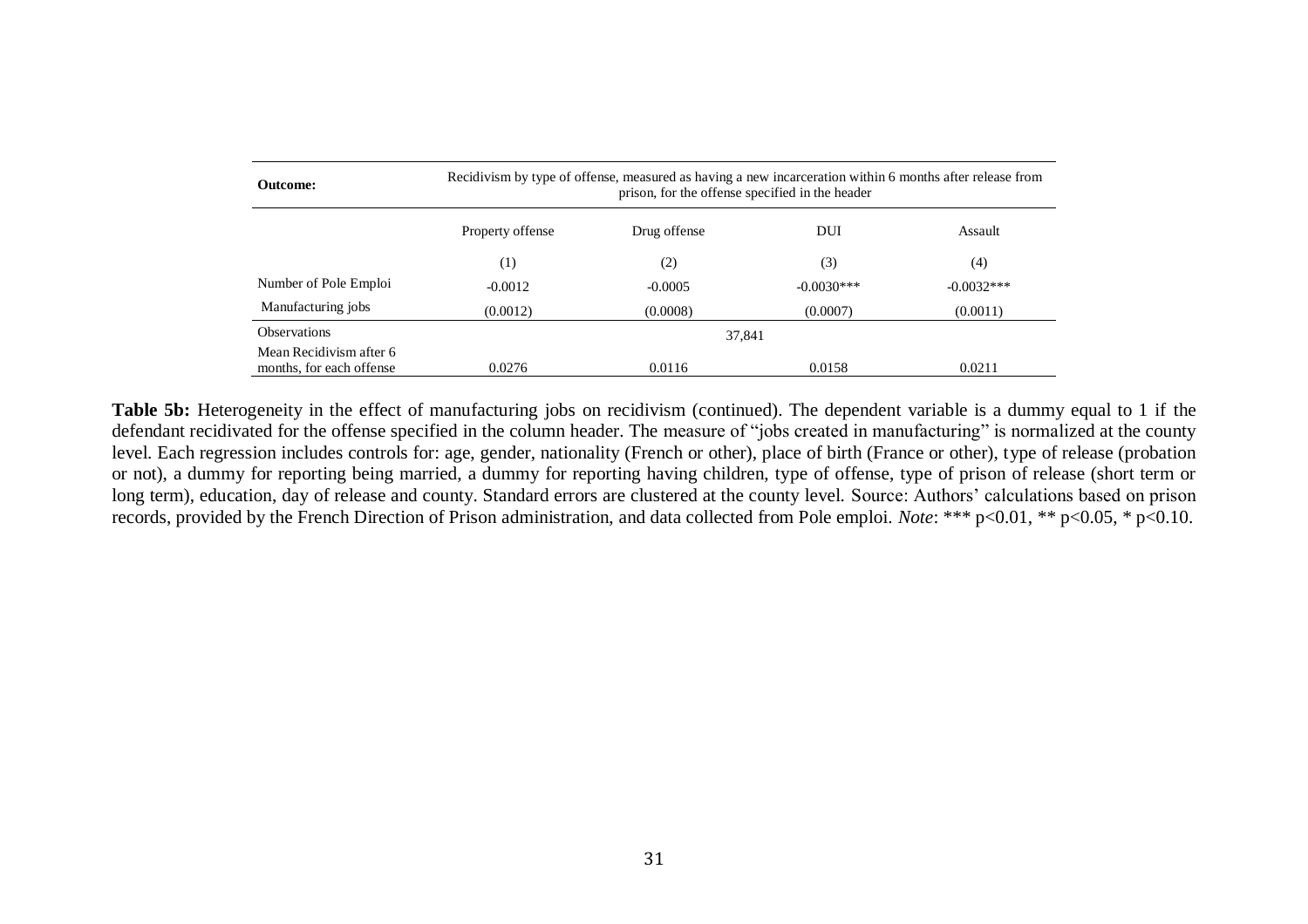|                         | (1)           | (2)          | (3)            | (4)           | (5)          | (6)            |
|-------------------------|---------------|--------------|----------------|---------------|--------------|----------------|
| Positive news           | $-0.00083***$ | $-0.00069**$ | $-0.00080$ *** | $-0.00083***$ | $-0.00069**$ | $-0.00106$ *** |
|                         | (0.00029)     | (0.00028)    | (0.00028)      | (0.00028)     | (0.00028)    | (0.00030)      |
| Negative news           | 0.00003       | 0.00011      | $-0.00011$     | $-0.00009$    | 0.00011      | $-0.00003$     |
|                         | (0.00043)     | (0.00043)    | (0.00047)      | (0.00048)     | (0.00043)    | (0.00050)      |
| Number of jobs created  |               |              | 0.00054        | 0.00041       |              | $0.00001$ ***  |
| (Pole Emploi)           |               |              | (0.00117)      | (0.00115)     |              | (0.00000)      |
| Average number of jobs  |               |              |                |               |              | 0.00000        |
| Per positive news story |               |              |                |               |              | (0.00000)      |
| Average number of jobs  |               |              |                |               |              | 0.00054        |
| Per negative news story |               |              |                |               |              | (0.00117)      |
| Crime Rate              |               |              |                | $-0.00000$    |              |                |
|                         |               |              |                | (0.00000)     |              |                |
| Unemployment Flow       |               |              |                |               | 0.00041      |                |
|                         |               |              |                |               | (0.00176)    |                |
| Observations            | 99,151        | 95,201       | 84,359         | 95,201        | 95,201       | 84,359         |
| Controls                | Department    | All          | All            | All           | All          |                |
| Mean recidivism         |               |              | 0.0573         |               |              |                |

**Outcome** Recidivism, measured as having a new incarceration within 6 months after release from prison

**Table 6:** News coverage of jobs and recidivism. Number of jobs created, unemployment rate, and unemployment flow are within county. The measure for "number of jobs created" is normalized at the county level. Controls in columns 2–5 are for: age, gender, nationality (French or other), place of birth (France or other), type of release (probation or not), a dummy for reporting being married, a dummy for reporting having children, type of offense, type of prison of release (short term or long term), education, day of release and county. All standard errors are clustered at the county level. Source: Authors' calculations based on prison records, provided by the French Direction of Prison administration, data collected from Pole emploi, and data collected from the *Observatoire de l'Investissement*. *Note*: \*\*\* p<0.01, \*\* p<0.05, \* p<0.10.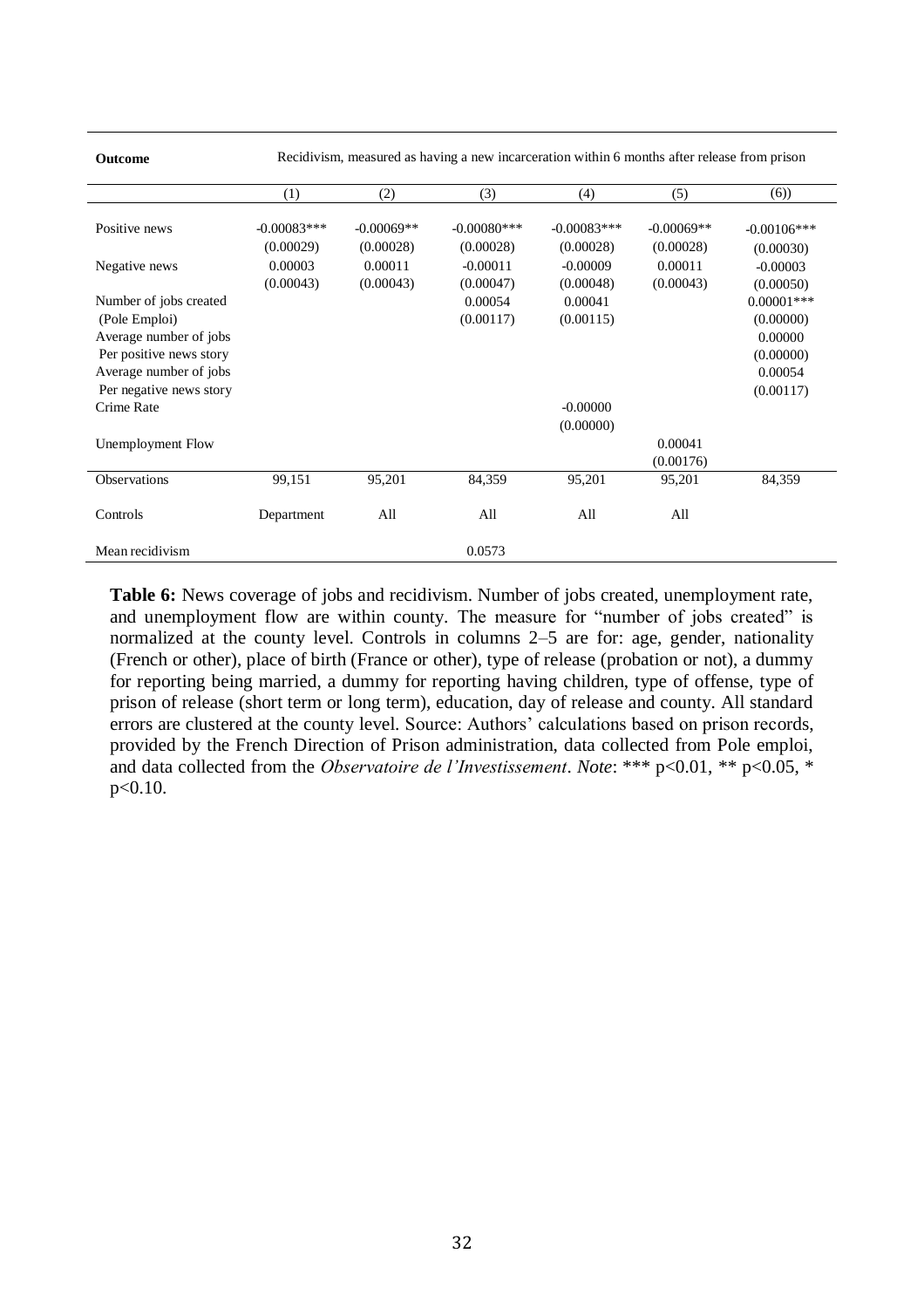**Outcome:** Recidivism, measured as having a new incarceration within 6 months after release from prison

|                        | <b>News</b><br>before<br>release | News on<br>the internet | News on<br>public<br>sector jobs | Month*<br>County FE              | Employment status before<br>incarceration |                                | Type of prison of release      |                                   |
|------------------------|----------------------------------|-------------------------|----------------------------------|----------------------------------|-------------------------------------------|--------------------------------|--------------------------------|-----------------------------------|
|                        |                                  |                         |                                  |                                  | Unemployed                                | Employed                       | Short-term                     | Long-term                         |
| Positive news          | (1)                              | (2)                     | (3)                              | (4)<br>$-0.00165**$<br>(0.00079) | (5)<br>$-0.00104**$<br>(0.00046)          | (6)<br>$-0.00062$<br>(0.00039) | (7)<br>$-0.00005$<br>(0.00046) | (8)<br>$-0.00170***$<br>(0.00062) |
| Negative news          |                                  |                         |                                  | $-0.00014$<br>(0.00085)          | $-0.00014$<br>(0.00077)                   | 0.00001<br>(0.00048)           | $-0.00014$<br>(0.00069)        | $-0.00039$<br>(0.00071)           |
| Number of jobs created | 0.00059                          | 0.00056                 | 0.00065                          | $-0.00529**$                     | 0.00010                                   | 0.00063                        | $-0.00059$                     | 0.00311                           |
| (Pole Emploi)          | (0.00118)                        | (0.00118)               | (0.00117)                        | (0.00222)                        | (0.00225)                                 | (0.00140)                      | (0.00141)                      | (0.00227)                         |
| Positive news.         | 0.00041                          |                         |                                  |                                  |                                           |                                |                                |                                   |
| 30 days pre-release    | (0.00035)                        |                         |                                  |                                  |                                           |                                |                                |                                   |
| Negative new,          | 0.00069                          |                         |                                  |                                  |                                           |                                |                                |                                   |
| 30 days pre-release    | (0.00060)                        |                         |                                  |                                  |                                           |                                |                                |                                   |
| Positive web news      |                                  | $-0.00009$              |                                  |                                  |                                           |                                |                                |                                   |
|                        |                                  | (0.00046)               |                                  |                                  |                                           |                                |                                |                                   |
| Negative web news      |                                  | $-0.00022$              |                                  |                                  |                                           |                                |                                |                                   |
|                        |                                  | (0.00095)               |                                  |                                  |                                           |                                |                                |                                   |
| Positive news.         |                                  |                         | 0.00248                          |                                  |                                           |                                |                                |                                   |
| Public sector jobs     |                                  |                         | (0.00240)                        |                                  |                                           |                                |                                |                                   |
| Negative news,         |                                  |                         | 0.00125                          |                                  |                                           |                                |                                |                                   |
| Public sector jobs     |                                  |                         | (0.00188)                        |                                  |                                           |                                |                                |                                   |
| Observations           | 84,359                           | 84,359                  | 84,359                           | 84,359                           | 32,527                                    | 51,832                         | 57,601                         | 26,758                            |
| Mean Recidivism        | 0.0573                           | 0.0573                  | 0.0573                           | 0.0573                           | 0.0731                                    | 0.0474                         | 0.0571                         | 0.0568                            |

**Table 7:** News coverage of jobs and recidivism: mechanisms. The measure for "number of jobs created" is normalized at the county level. Regressions include controls for: age, gender, nationality (French or other), place of birth (France or other), type of release (probation or not), a dummy for reporting being married, a dummy for reporting having children, type of offense, type of prison of release (short term or long term), education, day of release and county. All standard errors are clustered at the county level. Source: Authors' calculations based on prison records, provided by the French Direction of Prison administration, data collected from Pole emploi, and data collected from the *Observatoire de l'Investissement*. *Note*: \*\*\* p<0.01, \*\* p<0.05, \* p<0.10.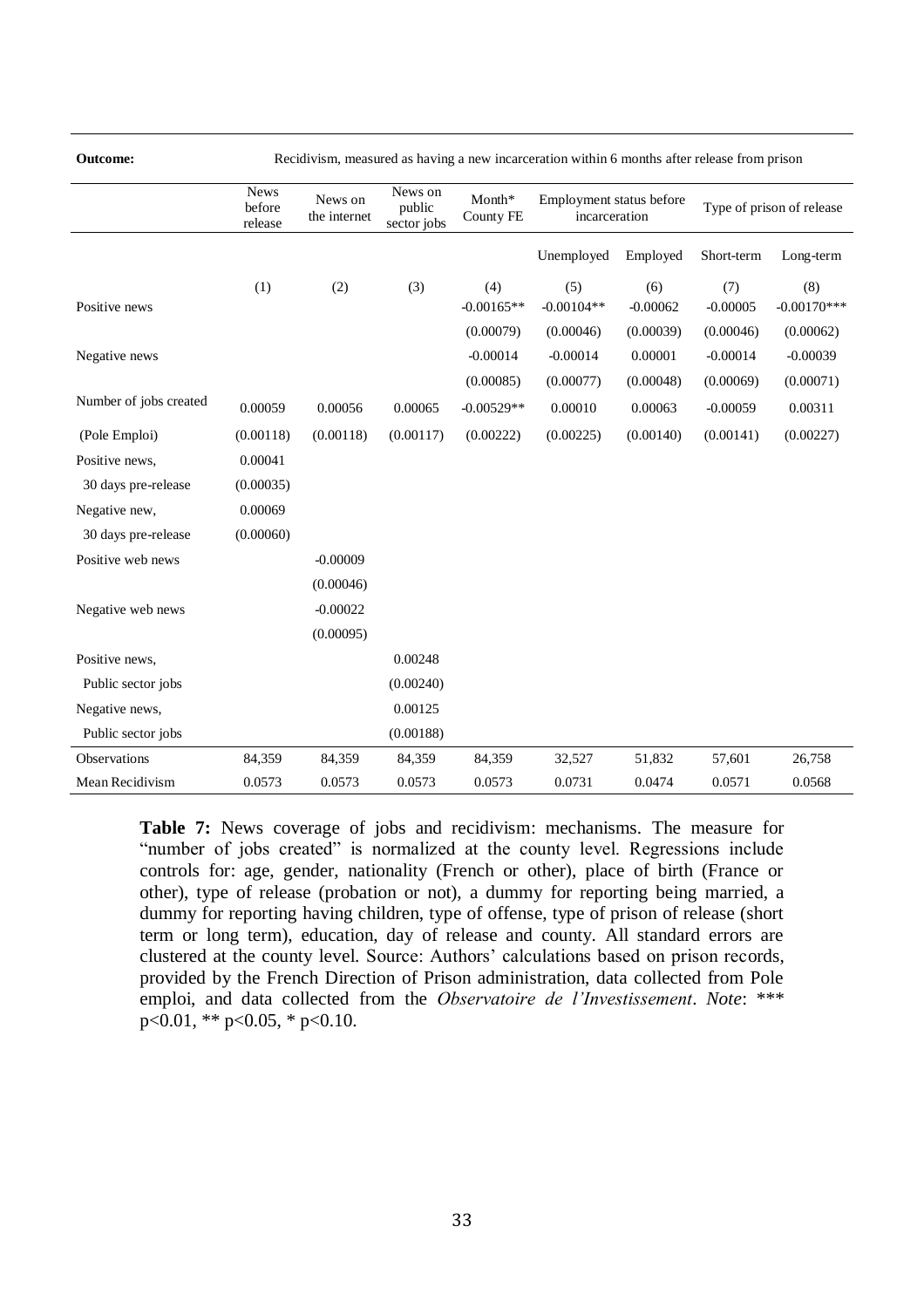# **Appendix A: Data sources and availability period.**

In our paper, we use three main data sources, each of which is available for a different time period. In this appendix, we synthesize data availability for each source, and what time period is used for each analyses.

**Prison Records Data.** This data was provided by the French Department of Prison Administration. We use this data for two purposes: to get information about people released from prison, and to measure recidivism, defined as "returning to prison 6 months after release". We obtained this from February  $1<sup>st</sup>$ , 2008 to January 31 $<sup>st</sup>$ , 2011.</sup> In order to have a 6-months time window for all inmates released from prison, we have a full sample of people released from prison between February 1<sup>st</sup>, 2009 and July 31st, 2010.

**Job Vacancies Data.** This data was provided by the French governmental agency for unemployment, "pole emploi". We obtained aggregate data on job availabilities for 2009 and 2010. The data is missing for the month of June 2010. Since we compute our labor market measures for the 30 days after one's release for prison, this means that our main analyses on job vacancies does not include people released in May and June 2010.

In some of our analyses, we also include information on types of jobs. This information is available in November and December 2009, and in 2010, except for the month of June 2010.

**News and Jobs Posting data.** This data was compiled by the by a private firm, the *Observatoire de l'Investissement*. We obtain information between January 2009 and December, 2010.

Given availability of these different data sources, our main analyses cover inmates released from prison between February 1<sup>st</sup>, 2009 and April 30<sup>th</sup>, 2010, and in July 2010.

Tables 4, 5a and 5b focus on types of jobs available. These analyses are for inmates released from prison between November  $1<sup>st</sup>$ , 2009 and April 30<sup>th</sup>, 2010, and in July 2010.